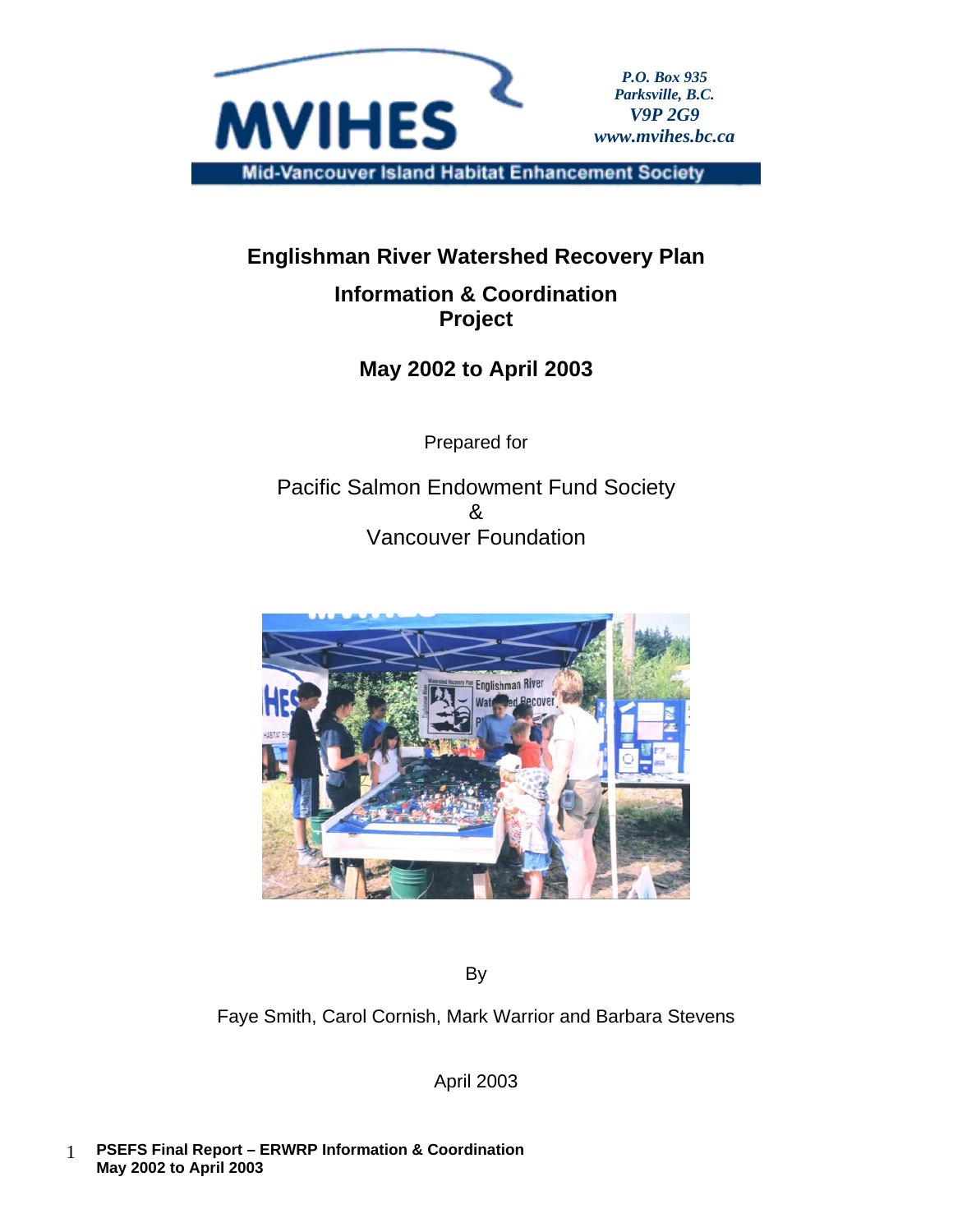# **SUMMARY**

• MVIHES

The Mid-Vancouver Island Habitat Enhancement Society's (MVIHES) mandate is to promote and undertake fish habitat stewardship, restoration and enhancement in the mid-Vancouver Island area. Through the efforts of many volunteers and the support of local residents and businesses the MVIHES has been able to promote community involvement and participation in our mandate.

• The Project

The objectives--to coordinate and disseminate information regarding the Englishman River Watershed Recovery Plan (ERWRP) progress and opportunities for participation, and to raise public awareness of the Recovery Plan--have been successfully met.

• Logo

One of our first activities was to have a logo designed. The logo shows two fish in a river representing the two target species, coho and steelhead, and it includes trees and an eagle to represent the whole watershed. The logo has received much favourable comment everywhere it has been displayed. (Appendix 1)

• Newsletter

A very successful project has been the ERWRP Newsletter: *The Englishman Patient*. The format for the paper was also professionally designed, and again has attracted favourable comment. Five newsletters were produced over the year. Each issue addressed different aspects of the Plan and highlighted the progress being made. *The Englishman Patient* is sent out to approximately 100 people and organizations by email and post. Twenty to thirty more are hand-delivered or dropped off at public locations and the remainder are available at our display table at community events. (Appendix 14)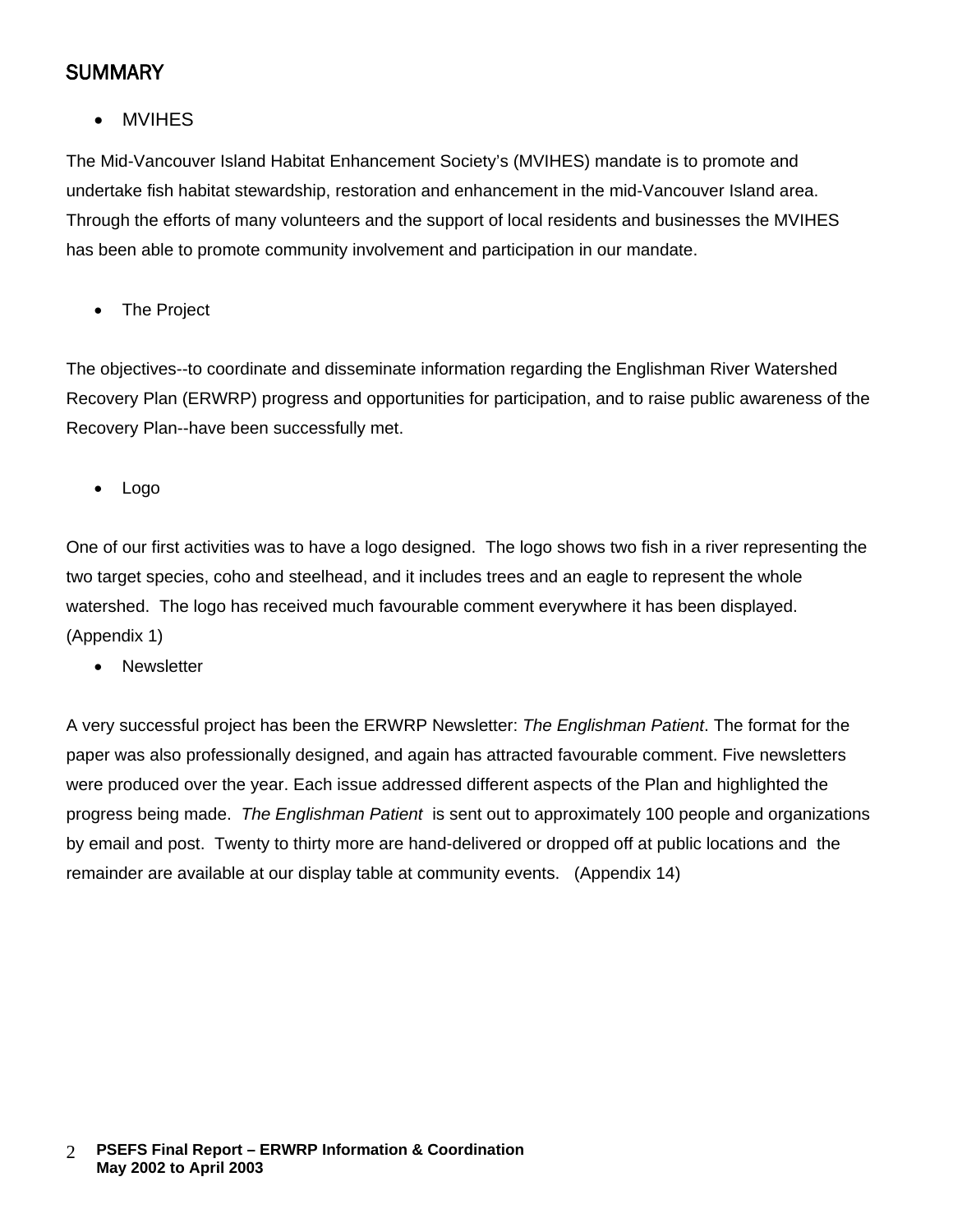• Special Events

In September MVIHES formally introduced the ERWRP at a gala wine and cheese event that was preceded by a media briefing. Reporters from the local papers attended the media event as did Shaw cable. Local politicians and representatives of regional agencies (DFO, MWLAP, RDN, etc.) attended as well as members of the business community and streamkeepers. Local and regional wines, cheeses, fruits and breads were the featured refreshment. The gala introduction of the Plan to the community continued the following day with a salmon barbeque and environmental displays down at the Englishman River estuary. Many volunteers took part in this Celebration. Both events were well attended by the invitees and the general public. The media responded with several newspaper articles, a cable TV interview and an extensive radio interview.

• Community Events

MVIHES attended fifteen community events and educational opportunities throughout the area with ERWRP information and displays. Each of these events was attended by hundreds of local and visiting people who showed great interest in our work and appreciation for the knowledge they had gained. Many signed up for more information and we have made some really good community and school contacts at these events.

• Website

Continuing work on the MVIHES website (www mvihes.bc.ca) is helping it remain a useful information site for local stewardship groups as well as school children and the community at large. An extensive section on the Englishman River Watershed Recovery Plan has been added, making the site a very useful source of up-to-date information and reports on the recovery plan process.

• Media

There have been many contacts with the media over the past year providing coverage of special events and projects, and we have provided photo opportunities and press notices. When the BC Outdoor Recreation Council again ranked the Englishman River as the 2<sup>nd</sup> Most Endangered in the province, we seized the opportunity to further publicize the Plan. A press notice went out to local and regional media outlets and to hundreds of people on the Landwatch email list. Several newspaper articles appeared and we were interviewed on CBC radio. (Appendix 13)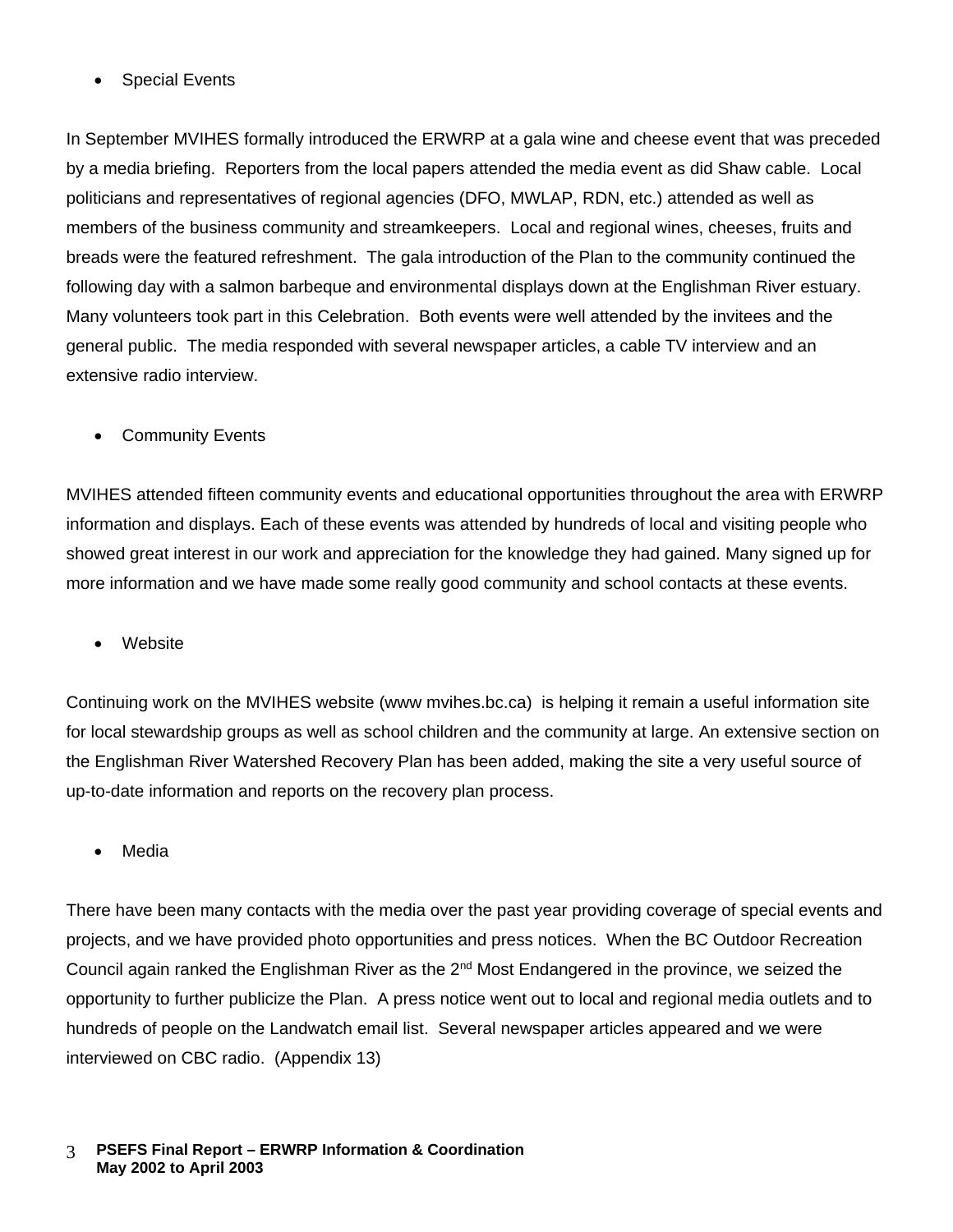### • Community Participation

An important part of the Recovery Plan is community participation and decision-making. To accomplish this goal MVIHES has helped establish a Community Roundtable, which includes large landowners, agency personnel, regional and local representatives, First Nations, streamkeepers, businesses and interested individuals. This group meets several times a year, as necessary, to review progress and give input to future projects. From this Roundtable, a Steering Committee was struck. The steering committee developed the process for issuing calls for proposals and reviewing applications for funding. This committee assists proponents on project development, if required, and makes recommendations for the allocation of funds to the PSEF Technical Committee, which makes the final decision.

• Fund Raising

Because the PSEFS cannot fund all the projects required to bring about a "recovery" of the watershed and its endangered fish, MVIHES spends considerable time searching for other funding. We have just been approved as a Registered Charity and are hopeful this will expose more opportunities for additional funding.

• Interpretive Sign

A large Englishman River watershed map was created and placed in a vandal-proof frame to be installed at the entrance to the popular walking trail at the estuary. The sign indicates the watershed boundary and subbasin boundaries, the general fish distribution throughout the watershed, the impacts, the restoration plans, species at risk, photographs and more. (Appendix 12)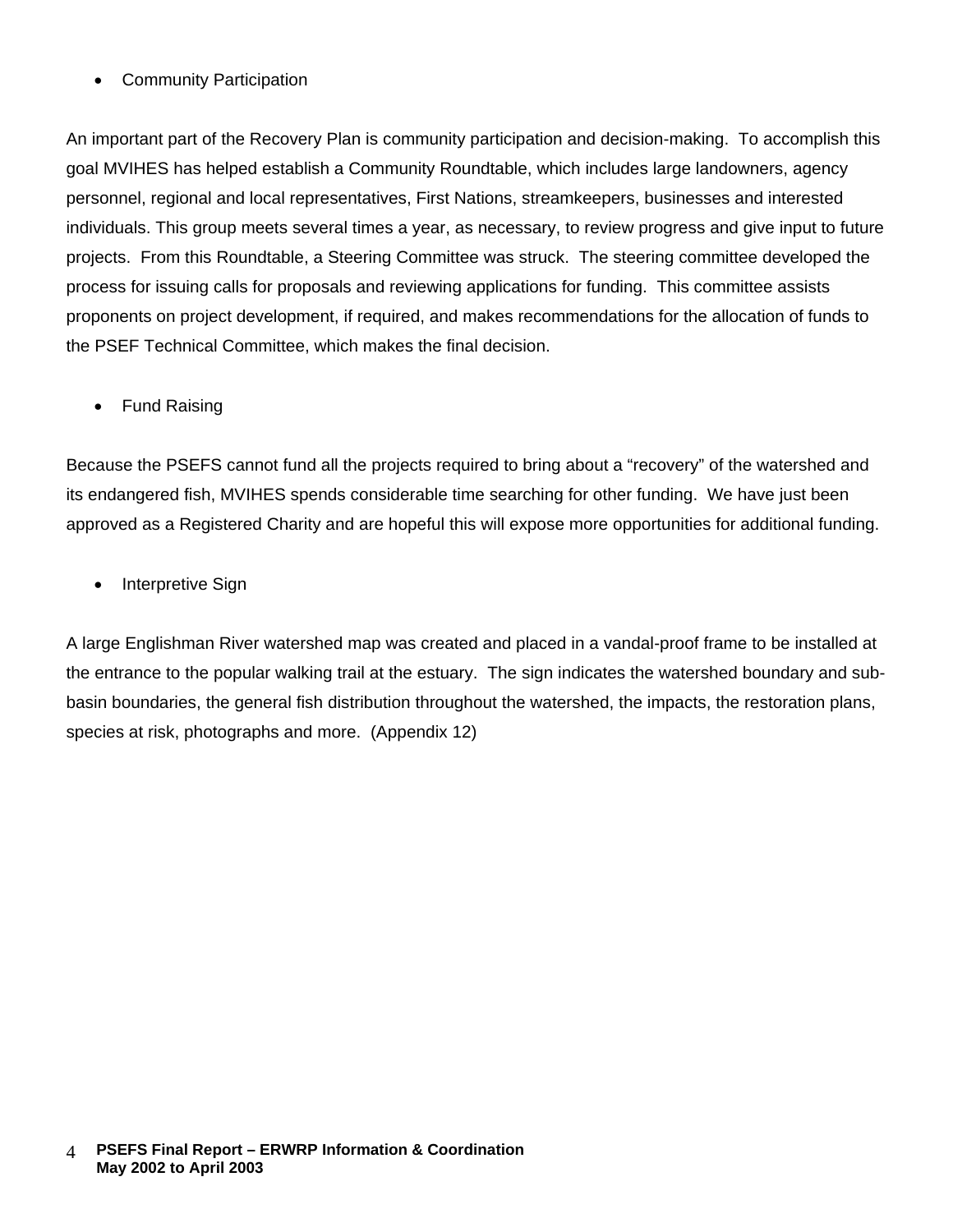### **TABLE OF CONTENTS**

 **PSEFS Final Report – ERWRP Information & Coordination May 2002 to April 2003** 5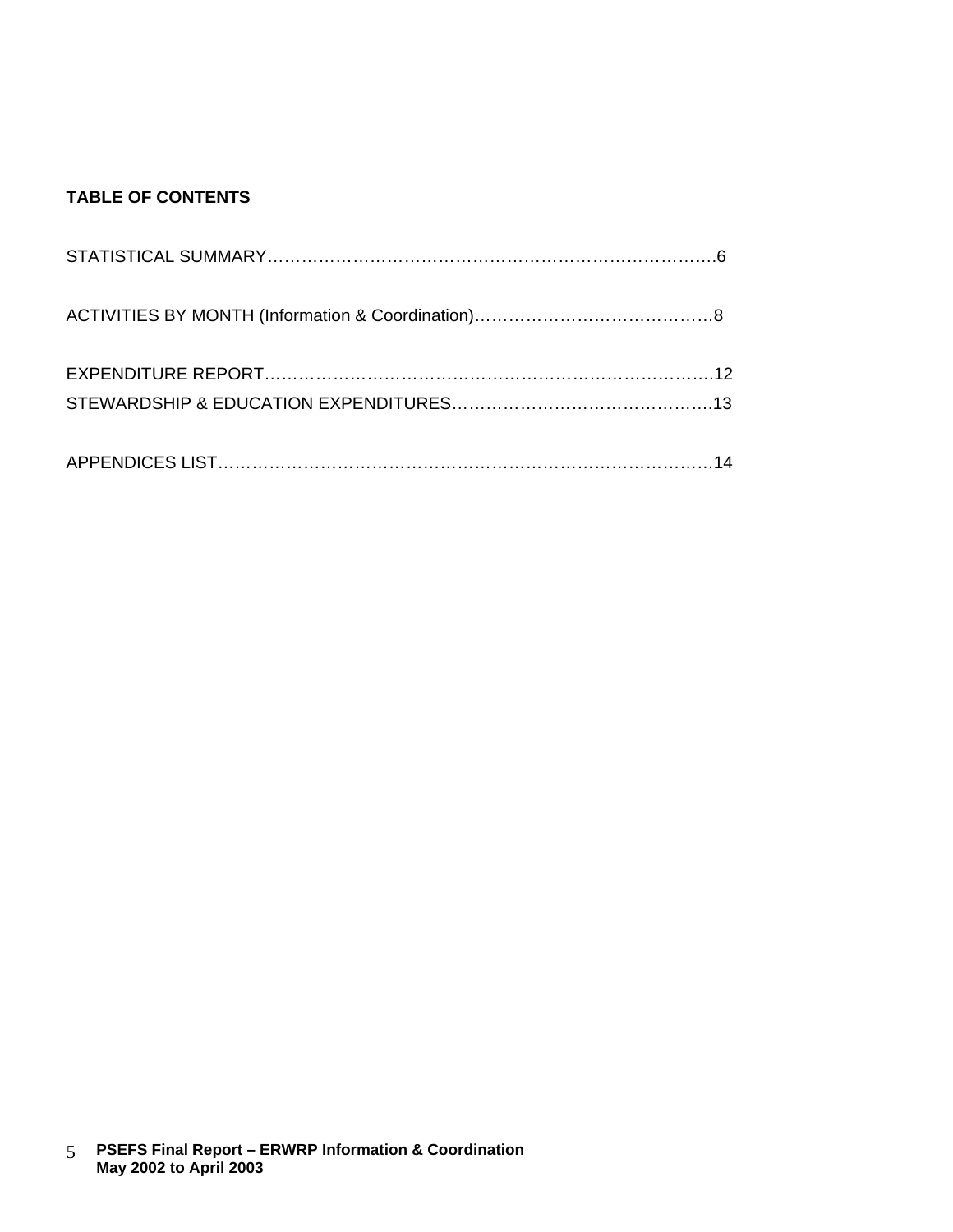#### **Statistical Summary PSEFS Final Report –**

The MVIHES contracted with the PSEFS to perform, or to administer on the PSEFS' behalf the performance of, the following ERWRP-related tasks:

- **1.** Providing administrative support to ERWRP's Community Round Table (RT) and any RT subcommittees;
- **2.** Liaising with the PSEF on ERWRP's and the RT's behalf;
- **3.** Publication of an ERWRP newsletter;
- **4.** Undertaking ERWRP's public and media relations, including organizing and participating in public awareness, community, and media events;
- **5.** Maintaining ERWRP's Internet presence by forwarding ERWRP updates to the PSEF;
- **6.** Developing and implementing an ERWRP "other funding sources" strategy;
- **7.** Undertaking community stewardship and education activities.

The MVIHES carried out its contractual obligations as follows:

**1. i.** The MVIHES prepared an agenda, notified members, facilitated, and circulated minutes for **4 RT** meetings whose average attendance was **18**;

**ii.** The MVIHES prepared an agenda, notified members, facilitated, and circulated minutes for *3* **RT Steering Committee** meetings whose average attendance was **10**;

**2.** The MVIHES maintained regular contact by telephone and e-mail with the PSEFS on behalf of the RT, the RT Steering Committee, and ERWRP Project Proponents throughout the year;

**3.** The MVIHES researched, wrote, and published **5 issues** of ERWRP's 4 page newsletter, *The Englishman Patient*, **100 copies** were e-mailed or posted to a subscription list, **30 copies** of which were dropped of at public locations, with the remaining **20 copies** being distributed at public events;

**4. i.** The MVIHES organized **2 "official opening"** events for ERWRP (**275** attended);

**ii.** The MVIHES prepared display and written materials for and attended **11 public community events** attended by a total of some **3,560** people;

**iii.** The MVIHES made presentations to/represented ERWRP at **8 community meetings** (2 school classes, 6 community group /local agency);

**iv.** The MVIHES prepared a Media Backgrounder Kit and generated **21 media stories**, including **1 TV**, **4 radio** (2 CBC, 2 local), and **1***6* **Newspaper**.

**5.** The MVIHES provided updates as requested for the PSEFS Website as well as adding an extensive ERWRP section to its own website [\(http://mvihes.bc.ca\)](http://mvihes.bc.ca/);

**6.** The MVIHES has undertaken research on and held discussions with the RT Steering Committee on obtaining funds from other (non-PSEFS) sources. A report is being prepared;

**7.** Some, but not all, of the tasks under point #7 above were contracted out by MVIHES, on the PSEFS'

instructions, to the Arrowsmith Watershed Stewardship Team.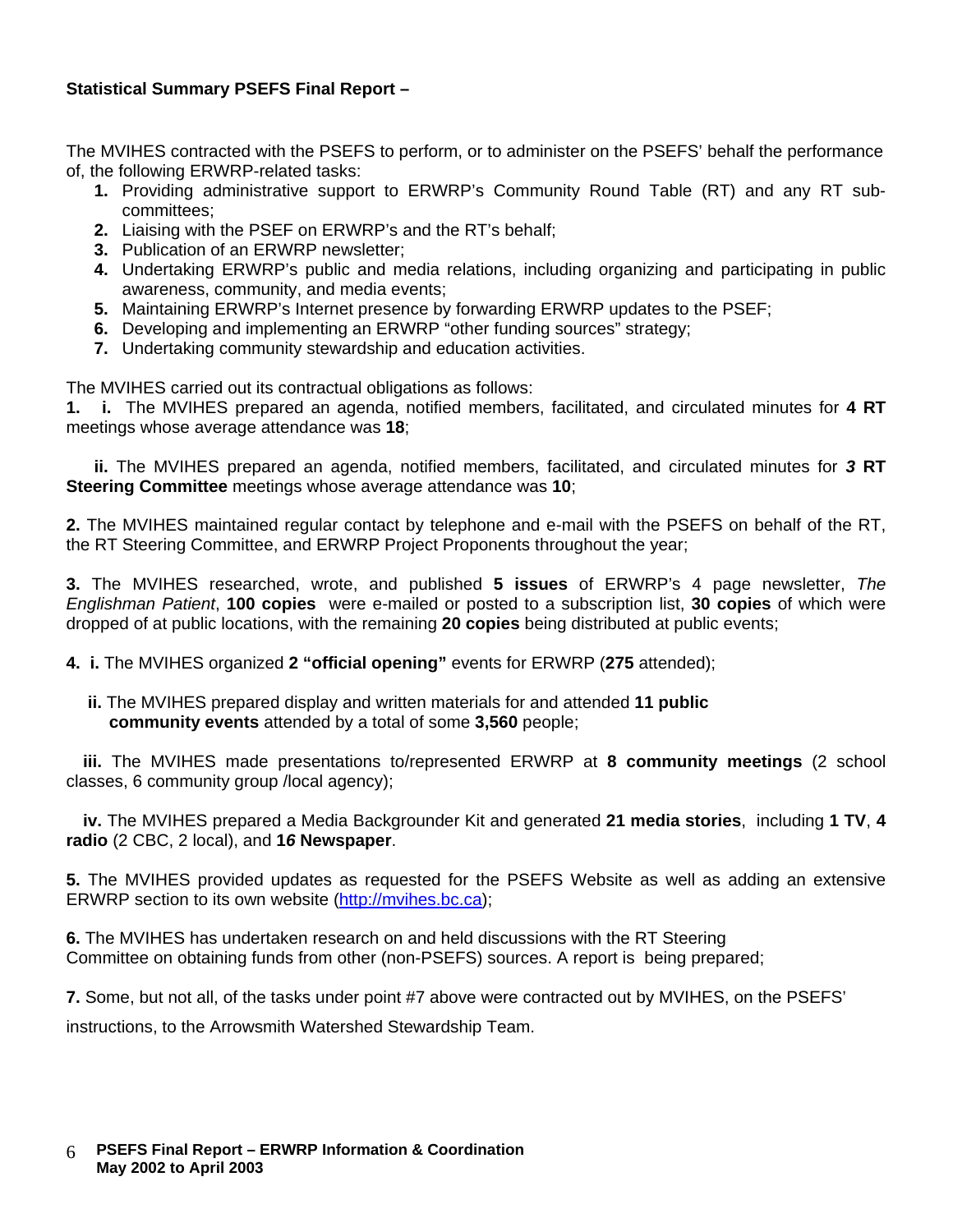#### **Additional Tasks (not-contracted):**

- 1. The MVIHES drafted and obtained consensus on an **RT Terms of Reference**, including the **Steering Committee Terms of Reference & Membership**.
- 2. The MVIHES organized an **ERWRP Call for Proposals** process, including organizing a **Technical Review Committee,** drafting and circulating a **Call for Proposals**, preparing Application Forms, and then preparing submissions to the Call for review by the Technical and Steering Committees;
- 3. The MVIHES facilitated ERWRP's **Project Endorsement Process**, resulting in the submission to PSEFS of proposals endorsed by the community and within the PSEFS' funding limits.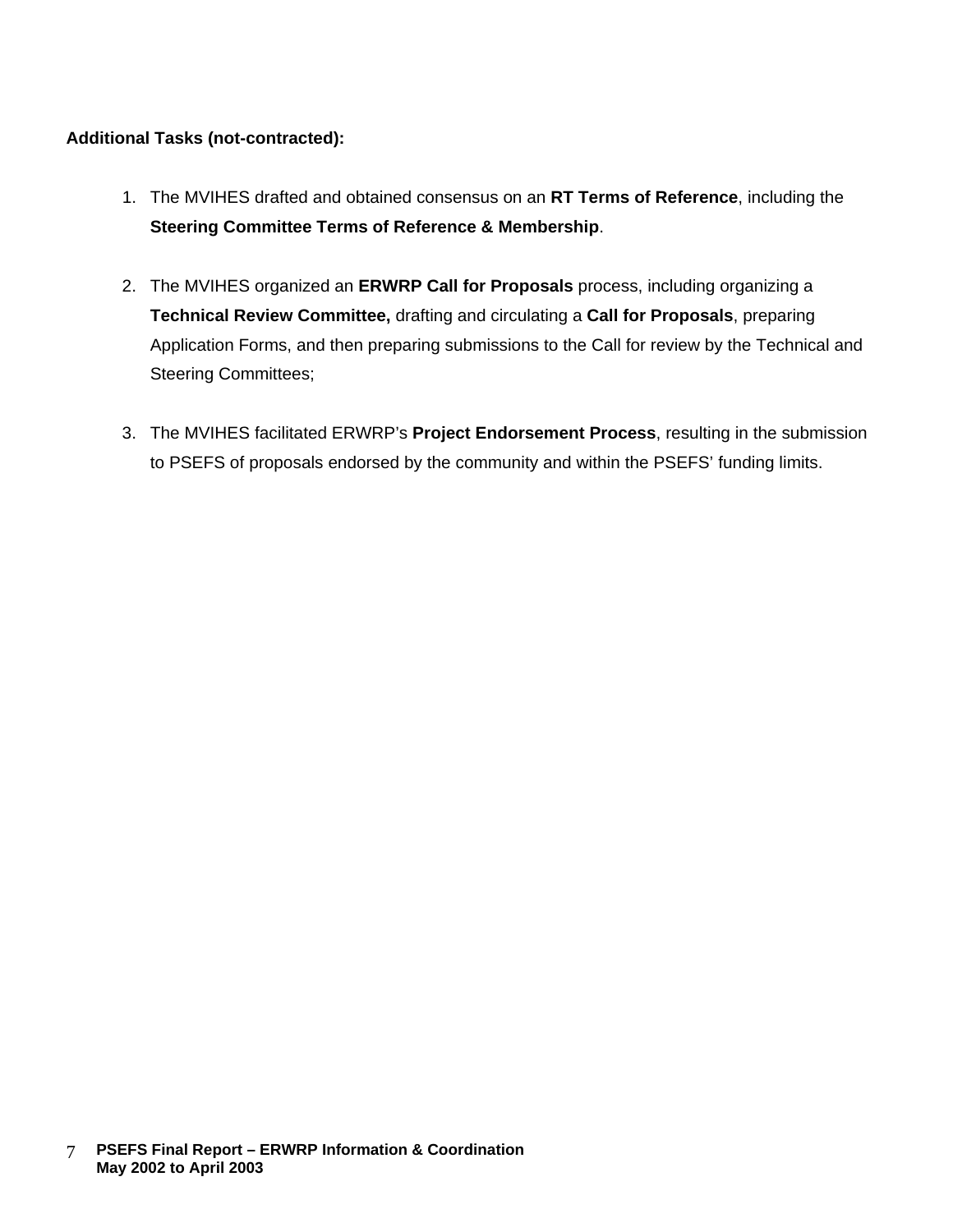#### **INFORMATION & COORDINATION ACTIVITIES:**

#### **May 2002**

- Developed Media Kit: **ERWRP Media List** and **ERWRP Backgrounder** (Appendix 2), about ERWRP and PSEFS.

- ERWRP Planning: Public Awareness Event (Media Briefing and Wine & Cheese) and Englishman River Celebration (Sept 13 & 14).

- Education & Awareness:
	- Presentation to two Elementary school classes, Nanoose Bay.
	- Display at Airport Days, QB (>300 attended)
	- Interactive and information display at Family Day, QB (>300 attended)
	- Presentation to Arrowsmith Naturalists, Parksville

#### **June 2002**

- **-** Organized and facilitated ERWRP Roundtable meeting (21 attended)
- Newsletter format and design completed
- Organized ERWRP Planning meetings and meetings with PSEFS
- Created contact list of Recovery Plan participants and interested parties
- Education & Awareness:
	- Presentation to Scouts, Parksville
	- Planning meeting with DFO & fisheries Biologist re: public/student projects
	- Storm Drain Marking Shelly Creek watershed, Parksville Scouts
	- Organize article written by Scouts for ERWRP newsletter
	- Organize Scouts submitting press release to the PQ News
	- Article written for MVIHES Newsletter
	- Press notice for PQ News

#### **July 2002**

- Organized and facilitated ERWRP Roundtable Project Evaluation meeting (10 attended)
- Designed and commissioned an ERWRP Logo and Banner
- Prepared **ERWRP Summary of Achievements** (Appendix 3) document
- Education & Awareness:
	- Storm Drain Marking –Summer Students, Englishman River watershed
	- Gathered information for the ERWRP website
	- Organized community participation for Englishman River Celebration
	- **The Englishman Patient** written produced and distributed (4 page ERWRP newsletter)

#### **August 2002**

- Upgraded and prepared displays for public events
- Prepared for wine & cheese event **(Wine and Cheese2002 – event outline** (Appendix 4)**, WC -Media invitation** (Appendix 5)**)**
- Designed and printed Englishman River Celebration posters (30)
	- Hired a High School student to assist with ERWRP Community Outreach and
		- Streamkeeper activities
- **PSEFS Final Report – ERWRP Information & Coordination May 2002 to April 2003** 8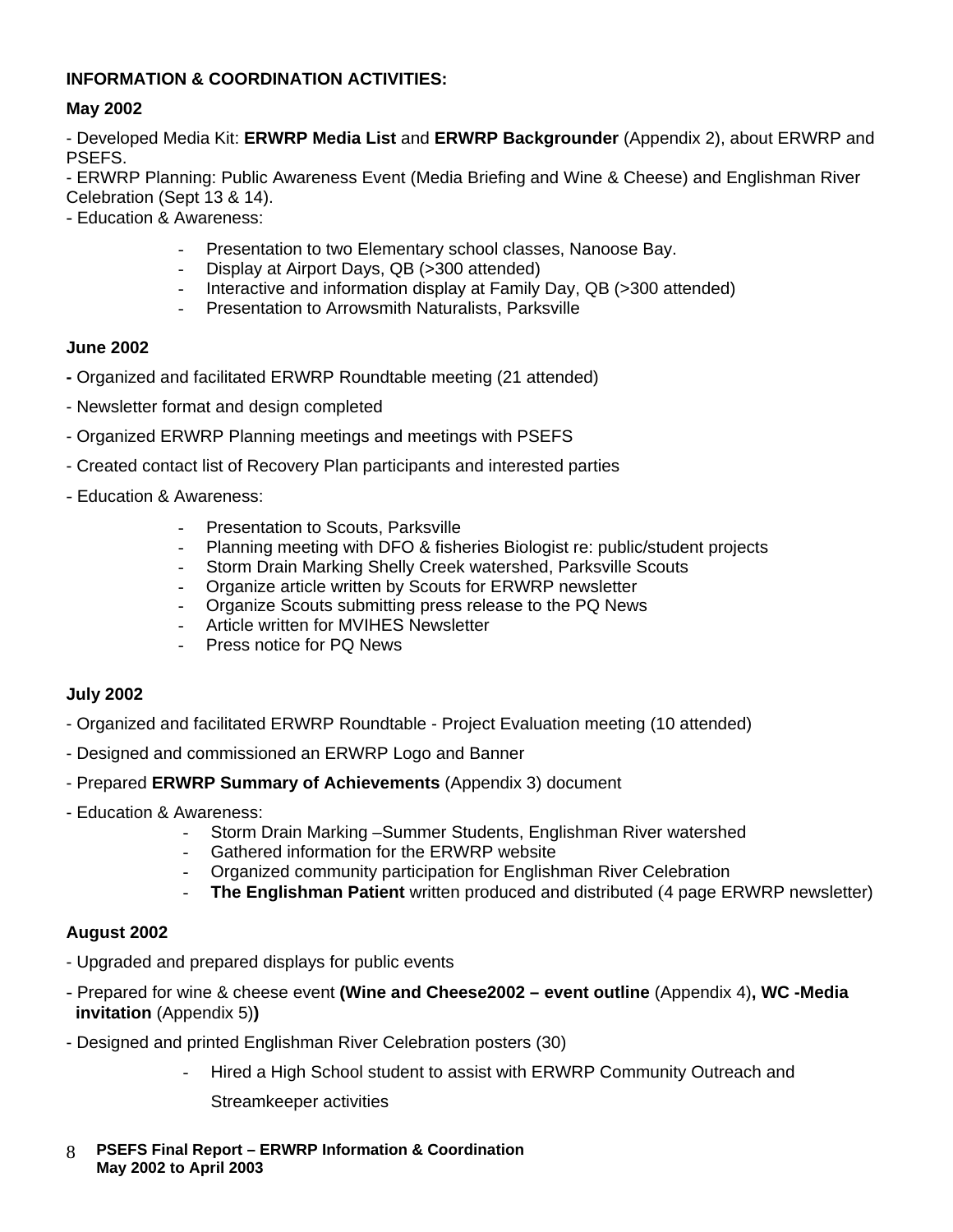#### **August 2002 (cont.)**

- Education & Awareness:
	- French Creek Fishing Derby (>500 attended)
	- Kidfest, Parksville (>500 attended)
	- Teddy Bear Picnic, Nanoose Bay (>300 attended)
	- Lighthouse Fall Fair, Qualicum Bay (>200 attended)
- Participated in Lot 564 environmental study discussions
- Letter to City of Parksville re: water main flushing affecting the ER watershed

#### **September 2002**

- Wrote ERWRP Media advisory. Sent to 11 newspapers; 5 TV; 5 magazine; 4 radio.
- Media briefing invitations and Englishman River Celebration information sent to 14 media outlets (second notice also sent)
- Catered media briefing and wine & cheese event (>75 attended)
- Education and Awareness: Radio interview (CHCI)
	- Created "Salmon Circle of Life" display for ER Celebration
	- Englishman River Celebration, Englishman River estuary (>200 attended)
		- MVIHES provided:
			- \* Interactive watershed model
		- \* Interactive groundwater model
		- \* Fish dissection
		- \* Salmon Wheel of Fortune
		- \* Free salmon BBQ
		- \* Interactive Salmon Circle of Life bracelets
		- \* ERWRP information Displays
		- \* Interpretive walks on the estuary (fisheries biologist and botanist)
	- Wrote Press release for the great Canadian Shoreline Clean-up on the Englishman River
	- Radio interview (CHLY) re the Recovery Plan
	- Great Canadian Shoreline Clean- up at Top Bridge on the Englishman River
	- ERWRP information display and interactive displays at Rivers Day, Little Qualicum River (>100 attended)

### **October 2002**

- Created an **ERWRP Terms of Reference** document regarding the purpose and activities of the Roundtable and the Steering Committee, and including a **Project Approval Process** (Appendix 6)
- Established a list of candidates for the ERWRP Steering Committee and the Technical Committee
- **The Englishman Patient** written produced and distributed (4 page ERWRP newsletter)
- Represented Recovery Plan at an RDN meeting re: protection of wetlands, ER watershed
- Attended Weyerhaeuser ER watershed assessment study results meeting
- Organized guest speakers for next Roundtable meeting:
	- Texada Land Corporation Block 564
	- PQ Wildlife Management Area
	- Diver Lake Business Stewardship Project
	- Information on Regional District sponsored Aquifer Study
- **PSEFS Final Report – ERWRP Information & Coordination**  9  **May 2002 to April 2003**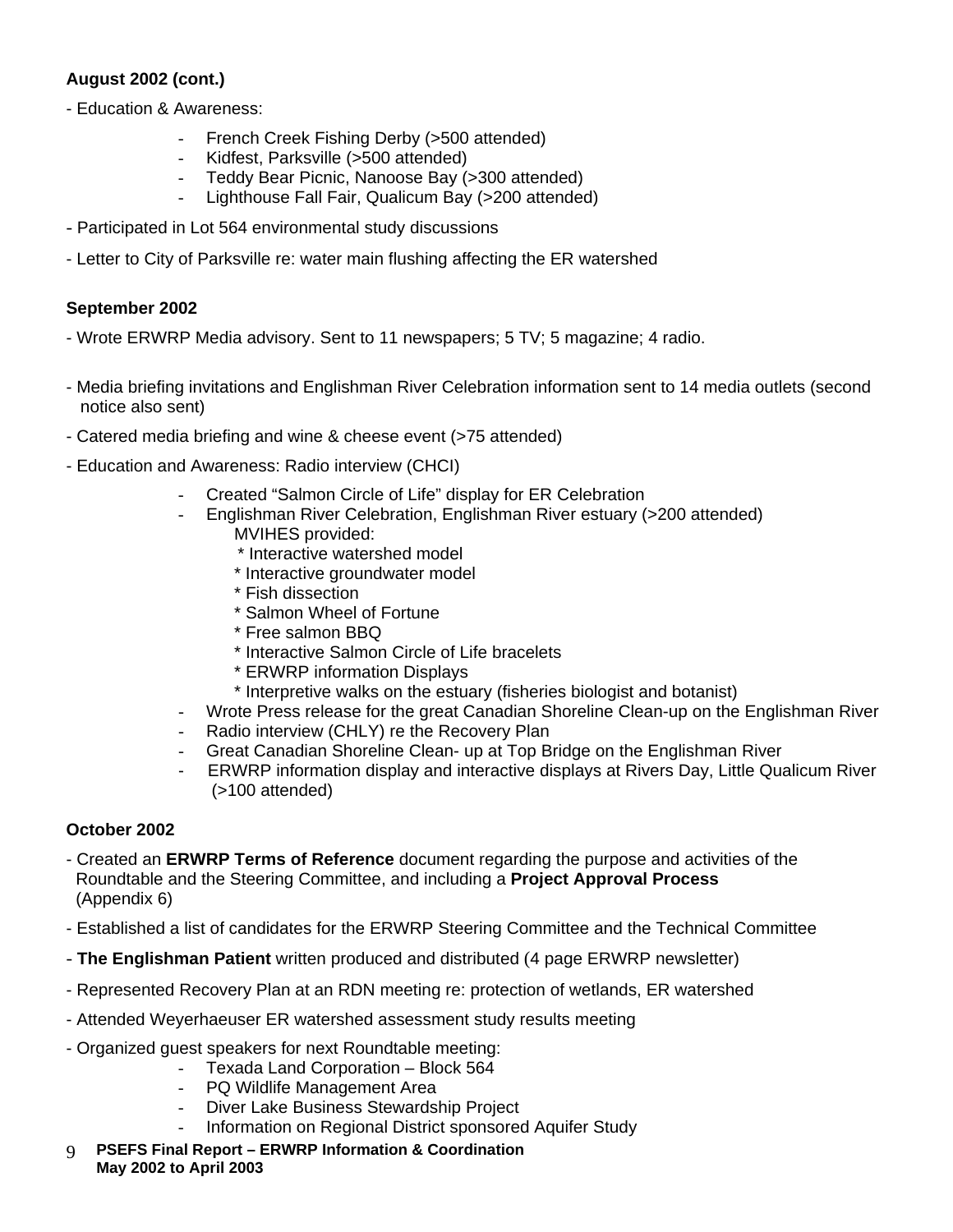#### **November 2002**

- Organized agenda and facilitated ERWRP Roundtable meeting (26 attended)
- Organized and facilitated ERWRP Steering Committee meeting (9 attended)
- Summarized **Project Priorities for 2003 - SUMMARY OF RECOMMENDATIONS FROM THE**

#### **ENGLISHMAN WATERSHED REPORTS** (Appendix 7)

- Press notice re: trail work being done on banks of ER
- Education and Awareness:
	- Display at FOC Open House at Big Qualicum River Hatchery (>1,000 attended)
	- Organized landowner contact and participation posters for Riparian Planting on Englishman River estuary
	- ERWRP presentation to Parksville Streamkeepers Society AGM

#### **December 2002**

**-** Created ERWRP **Project Application Forms** (**\$5000 & under ERWRP RT Endorsement Form**  (Appendix 8) and **Over \$5000 ERWRP RT Endorsement Form** (Appendix 9)

- Created DRAFT ERWRP **Call for Proposals 2003** document (Appendix 10)
- Attended meeting with Block 564 development proponents
- Gathered watershed information (GPS data on Centre Creek)
- **The Englishman Patient** written, produced and distributed (100 copies)
- Worked on design and format of ERWRP information brochure

#### **January 2003**

- Organized and facilitated ERWRP Steering Committee meeting (10 attended)
- Created a DRAFT **Proposal Evaluation Criteria** (Appendix 11)
- Collected Proposals and distributed them to the Technical Review Committee and Steering Committee
- Compiled & Emailed pictures for PSF display at PSF Banquet
- Stewardship project planning (meetings with Marc Gaboury)
- Received and recorded 2003/4 ERWRP proposals
- Organized and set up displays for PSF banquet
- Assisted at PSF banquet
- Attended information meeting re: Block 564 development
- Assembled, submitted ERWRP ad to RDN Recreation Guide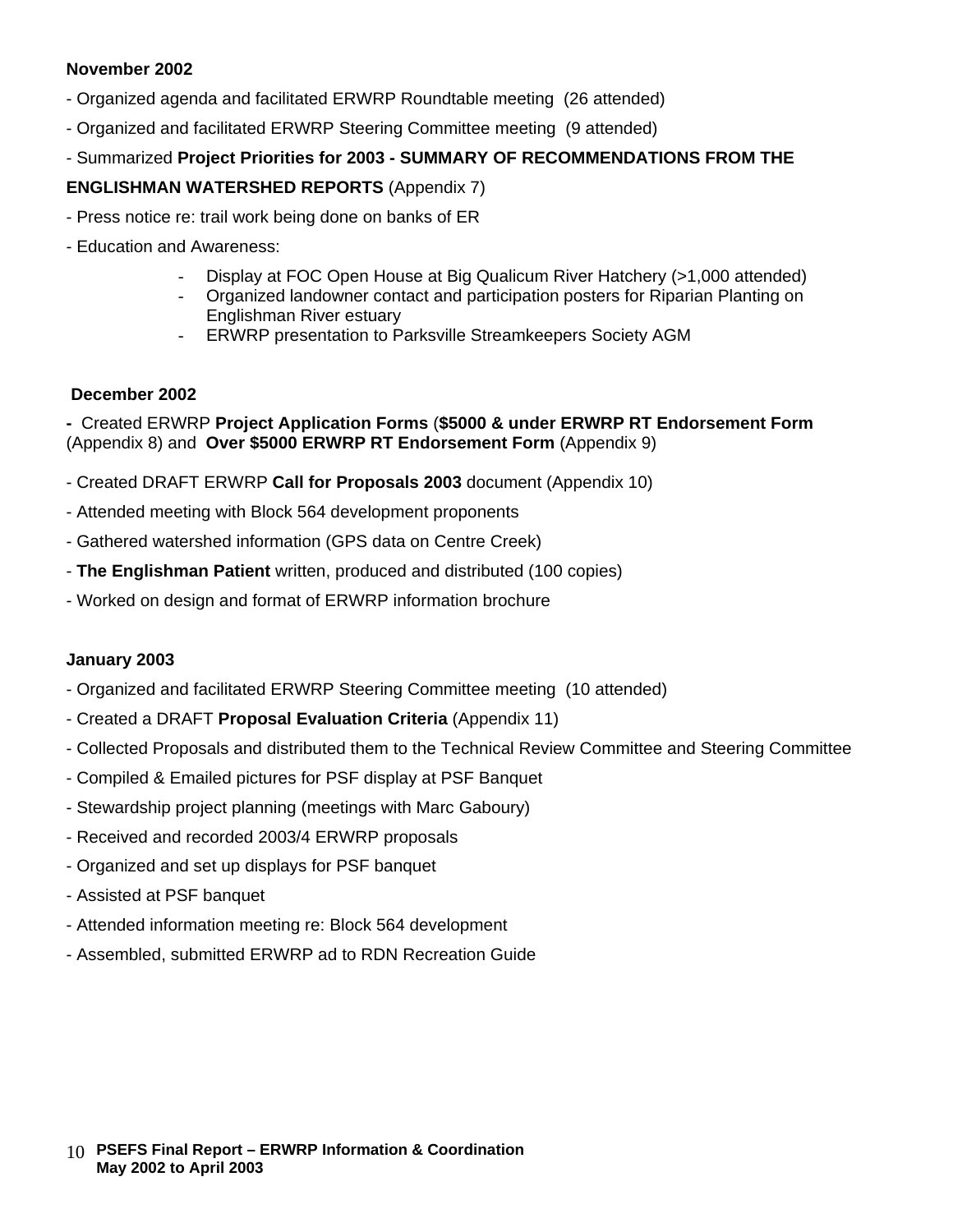#### **February 2003**

- Organized agenda and facilitated ERWRP Roundtable meeting (16 attended)
- Organized and facilitated ERWRP Steering Committee meeting (10 attended)
- Attended Greater Georgia Basin Steelhead Recovery Plan workshop, Nanaimo
- Project development: Automotive Business Stewardship
- Project development: funding proposals for Stewardship & Education projects for 2003
- Education and Awareness:
	- Set up display for Seedy Saturday, QB (>200 attended)
	- Meeting with BCCF re: Steelhead information/ community outreach
	- Gathering Business Stewardship information (maps, business support, advisory committee participants)
	- Re-designed MVIHES website and added an extensive ERWRP section
	- **The Englishman Patient** written, produced and distributed

#### **March 2003**

- Interview with CBC re: endangered rivers and the Plan
- Work on **ERWRP Interpretive Sign** (Appendix 12) design with input from Steering Committee members
- Project development: Salish Sea Community Mapping exhibit
- Project development: Streamkeepers Certification Course, Jr Streamkeepers Activity Days (2), Riparian workshop, Hydrology workshop, Business Stewardship project
- Continued development and updating of ERWRP information on website
- Created posters for Brant Festival ERWRP River walk
- Created sandwich board signs for Brant Festival walk
- Prepared ERWRP display for RDN Top Bridge Trail fundraiser (>80 attended)

#### **April 2003**

- **-** Organized ERWRP display for Brant Festival, QB (three day display- > 1000 attended)
- ERWRP Display at Earth Day in QB (> 80 attended)
- Represented ERWRP at a PQ Wildlife Management Area information session, Parksville
- Represented ERWRP at a South Coast Steelhead Coalition meeting, Nanoose
- **The Englishman Patient** written, produced and distributed (100 copies)
- **-** Article in PQ News re: Snorkel survey
- Completion of Interpretive Watershed Sign design
- Planning for Shoreline & Estuary awareness presentation to be held in May

**Note:** As per instructions from PSEF, MVIHES sub-contracted the Stewardship & Education project to Trevor Wicks and the Arrowsmith Watershed Stewardship Team.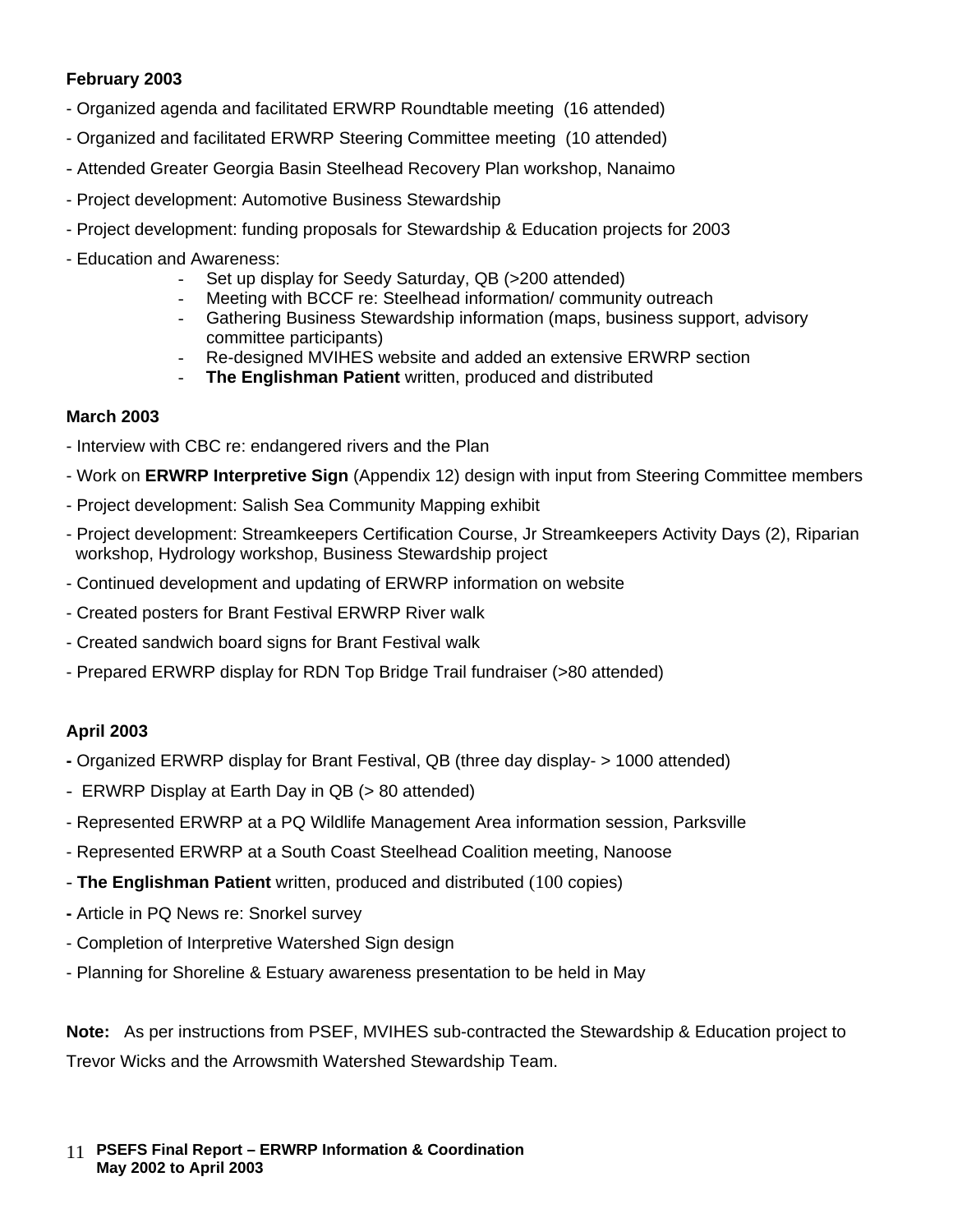### **Total Expenditures: Information/Coordination & Stewardship/Education**

|                           | <b>EXPENSE</b> |                          |                          |                                           |        |                          |             | <b>TOTAL</b>            | <b>TOTAL*</b>       |                         |
|---------------------------|----------------|--------------------------|--------------------------|-------------------------------------------|--------|--------------------------|-------------|-------------------------|---------------------|-------------------------|
|                           | S<br>May-July  |                          | Aug-Oct                  | Nov-Jan                                   |        |                          | Feb - April | <b>Expenditure</b><br>S | <b>Budget</b>       | Variance                |
| <b>Boundary Marking</b>   |                |                          | \$3,750.00               | \$                                        | 600    | \$                       | 1,578       | \$5,927.56              | \$4,350.00          | $-$ \$ 1,577.56         |
| <b>Land Owner Contact</b> |                |                          | \$3,006.18               | \$                                        | 1,598  | \$                       | 1,751       | \$6,354.91              | $\sqrt{2}$ 4,600.00 | $-$ \$ 1,754.91<br>\$   |
| <b>Information Sign</b>   |                |                          |                          |                                           |        | $\overline{\mathbf{S}}$  | 1,274       | \$1,274.00              | \$2,500.00          | \$1,226.00              |
| <b>Bus Tours</b>          |                |                          |                          | $\, \, \raisebox{12pt}{$\scriptstyle \$}$ | 1,760  | \$                       | 44          | \$1,803.80              | \$1,760.00          | \$<br>$-5$<br>43.80     |
| copying                   |                | \$                       | 304.24                   | \$                                        | 73     | \$                       | 126         |                         |                     |                         |
| Format/design             |                | \$                       | 485.00                   |                                           |        |                          |             |                         |                     |                         |
| Writing/production        | \$<br>800.00   | \$                       | 880.00                   | \$                                        | 800    | \$                       | 800         |                         |                     |                         |
| Distribution              |                | \$                       | 150.44                   | \$                                        | 68     |                          | 124.33      |                         |                     |                         |
| <b>Newsletter</b>         | \$<br>800.00   |                          | $\overline{\$}$ 1,819.68 | \$                                        | 941    | \$                       | 1,050       | \$4,610.52              | \$7,400.00          | \$2,789.48              |
| Website                   | \$<br>300.00   |                          |                          |                                           |        | $\overline{\mathcal{S}}$ | 631         | \$<br>930.59            | \$1,200.00          | \$<br>269.41            |
| <b>Video</b>              |                | \$                       | 100.00                   | \$                                        | 100    | \$                       | 790         | \$<br>989.50            | \$1,075.00          | \$<br>85.50             |
| rental                    | \$<br>40.45    |                          |                          | \$                                        | 187    | \$                       | 361         |                         |                     |                         |
| planning                  | \$<br>640.00   | \$                       | 160.00                   | \$                                        | 2,012  | \$                       | 2,676       |                         |                     |                         |
| <b>Meetings</b>           | \$<br>680.45   | $\overline{\mathcal{S}}$ | 160.00                   | \$                                        | 2,198  | $\overline{\mathcal{S}}$ | 3,037       | \$6,076.01              | \$3,200.00          | $-$ \$ 2,876.01         |
| <b>AWCS</b>               |                |                          |                          |                                           |        | \$                       | 156         |                         |                     |                         |
| <b>Public Awareness</b>   |                | \$                       | 600.00                   | \$                                        | 580    | \$                       | 200         |                         |                     |                         |
| Publicity                 |                | \$                       | 1,530.33                 |                                           |        | \$                       | 70          |                         |                     |                         |
| <b>Display Materials</b>  |                | \$                       | 390.19                   |                                           |        |                          |             |                         |                     |                         |
| <b>Public Awareness</b>   |                |                          | $\overline{$}$ 2,520.52  | \$                                        | 580    | \$                       | 426         | \$3,526.19              | \$3,000.00          | $-\$$<br>526.19         |
| <b>AWCS</b>               |                |                          |                          |                                           |        | \$                       | 797         |                         |                     |                         |
| Coordinator               | \$1,200.00     | \$                       | 1,800.00                 | \$                                        | 1,500  | \$                       | 1,100       |                         |                     |                         |
| Ass. Coordinator          | \$1,200.00     | \$                       | 900.00                   | \$                                        | 1,100  | \$                       | 680         |                         |                     |                         |
| Bookkeeper                | 400.00<br>\$   | \$                       | 370.00                   | \$                                        | 756    | \$                       | 728         |                         |                     |                         |
| Overhead                  |                | \$                       | 662.48                   | \$                                        | 350    | \$                       | 907         |                         |                     |                         |
| Travel                    | 100.00<br>\$   | \$                       | 342.80                   | \$                                        | 275    | \$                       | 123         |                         |                     |                         |
| <b>Management</b>         | \$2,900.00     |                          | \$4,075.28               | \$                                        | 3,981  | $\overline{\mathbf{s}}$  | 4,335       | \$15,291.49             | \$17,700.00         | \$2,408.51              |
|                           | \$4,680.45     |                          | \$15,431.66              | \$                                        | 11,759 | \$                       | 14,914      | \$46,784.57             | \$46,785.00         | $\overline{\$}$<br>0.43 |
|                           |                |                          |                          |                                           |        |                          |             |                         |                     |                         |

\* This is the combined budget of \$30,335 from Pacific Salmon Foundation and \$16,450 from the Vancouver Foundation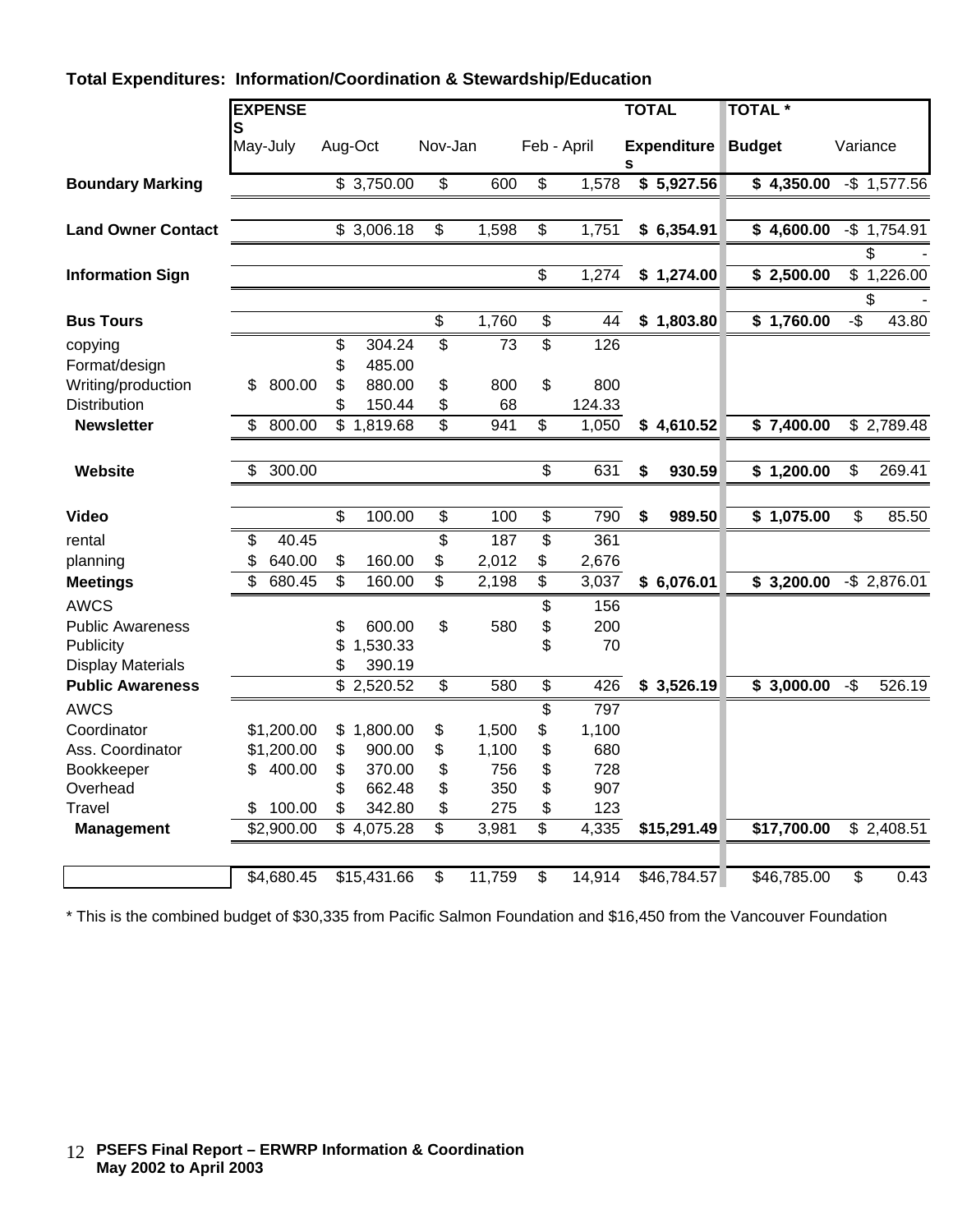|                         |                           | Expenses |          | In-Kind |
|-------------------------|---------------------------|----------|----------|---------|
| 1. Identification, etc. | Signage designs           | 370.00   |          |         |
|                         | Signs, posts and hardware | 1382.66  |          |         |
|                         | Travel                    | 737.41   |          |         |
|                         | Labour                    | 3145.00  |          | 2234.00 |
|                         | <b>GPS Unit</b>           | 292.49   |          |         |
|                         |                           |          | 5927.56  |         |
| 2. Land owner contact   | Land use verification     | 495.00   |          |         |
|                         | Brochure design and prod. | 787.41   |          |         |
|                         | Distribution              | 2623.00  |          | 1091.50 |
|                         | Landowner visits          | 2449.50  |          | 2278.00 |
|                         |                           |          | 6354.91  |         |
| 3. Bus tours            |                           | 1803.80  |          |         |
|                         |                           |          | 1803.80  |         |
| 4. Video footage        | Location shooting         | 502.00   |          |         |
|                         | Rough-cut and editing     | 487.50   |          |         |
|                         |                           |          | 989.50   |         |
| 5. Public awareness     |                           | 156.12   |          |         |
|                         |                           |          | 156.12   |         |
| 6. Coordination         |                           | 797.11   |          | 780.00  |
|                         |                           |          | 797.11   |         |
|                         |                           |          |          |         |
|                         |                           | 16029.00 | 16029.00 |         |
|                         |                           |          |          |         |
|                         |                           |          |          |         |
|                         |                           |          |          |         |

# Arrowsmith Watershed Stewardship Coalition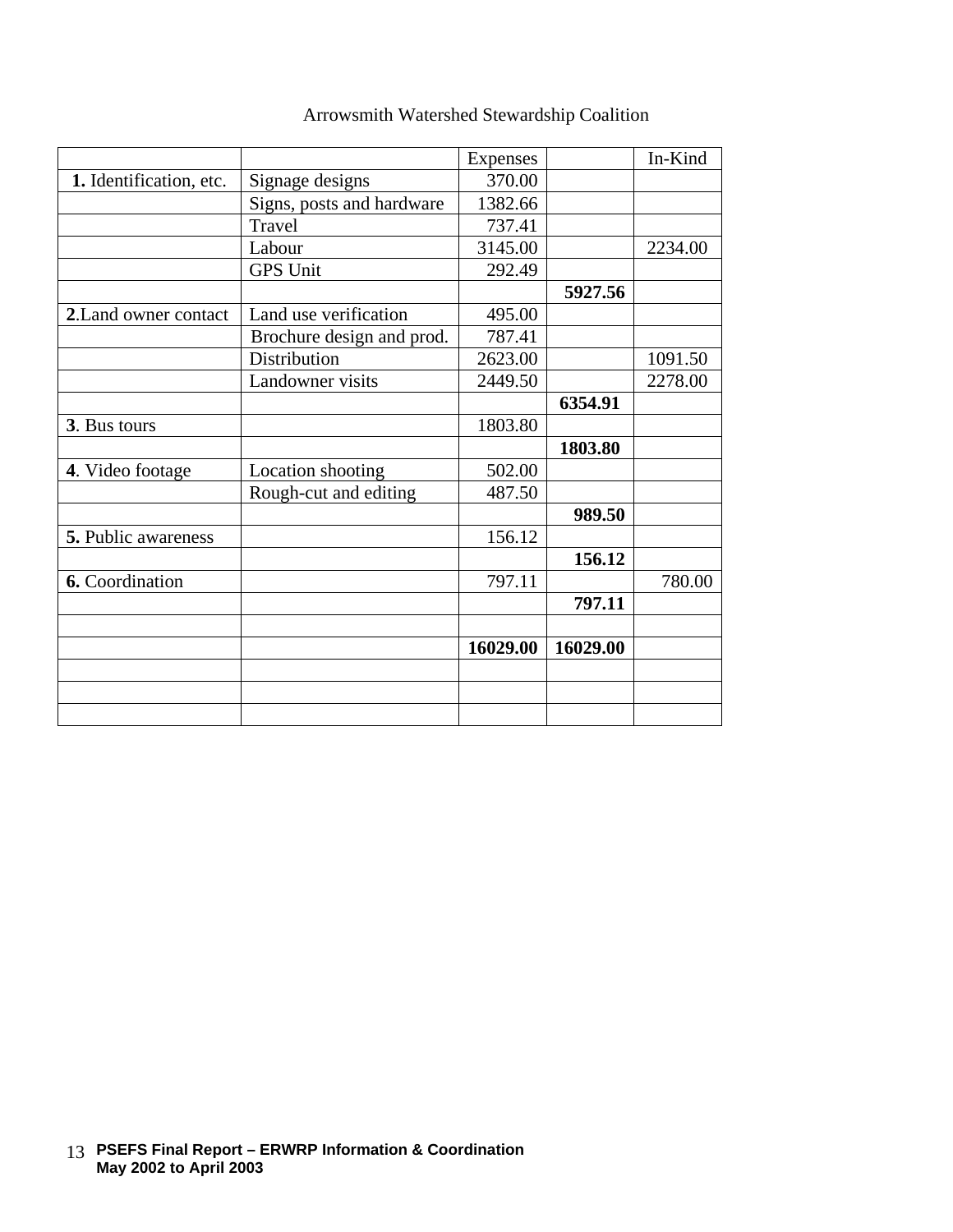#### **LIST OF APPENDICES**

- **Appendix 1 – ERWRP Logo**
- **Appendix 2 – ERWRP Backgrounder**
- **Appendix 3 – Summary of Achievements**
- **Appendix 4 – Media Briefing/ Wine & Cheese Reception**
- **Appendix 5 – Media Invitation**
- **Appendix 6 – ERWRP Terms of Reference**
- **Appendix 7 – Summary of Project Priorities for 2003**
- **Appendix 8 \$5000 and Under Application Form**
- **Appendix 9 – Over \$5000 Application Form**
- **Appendix 10 – 2003 Call for Proposals**
- **Appendix 11 – Proposal Evaluation Criteria**
- **Appendix 12 – Interpretive Sign design**
- **Appendix 13 - Newspaper clippings**
- **Appendix 14 – ERWRP Newsletter**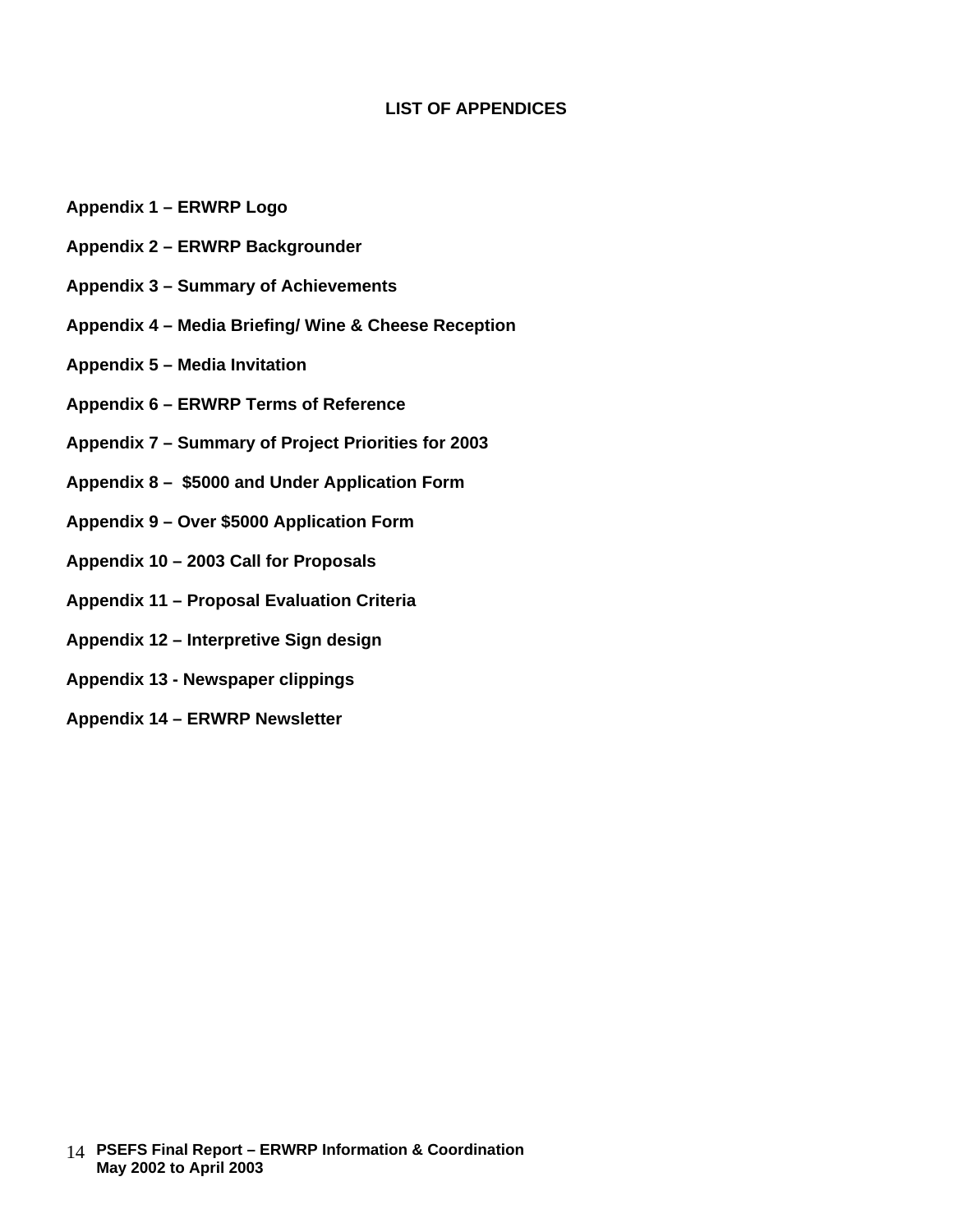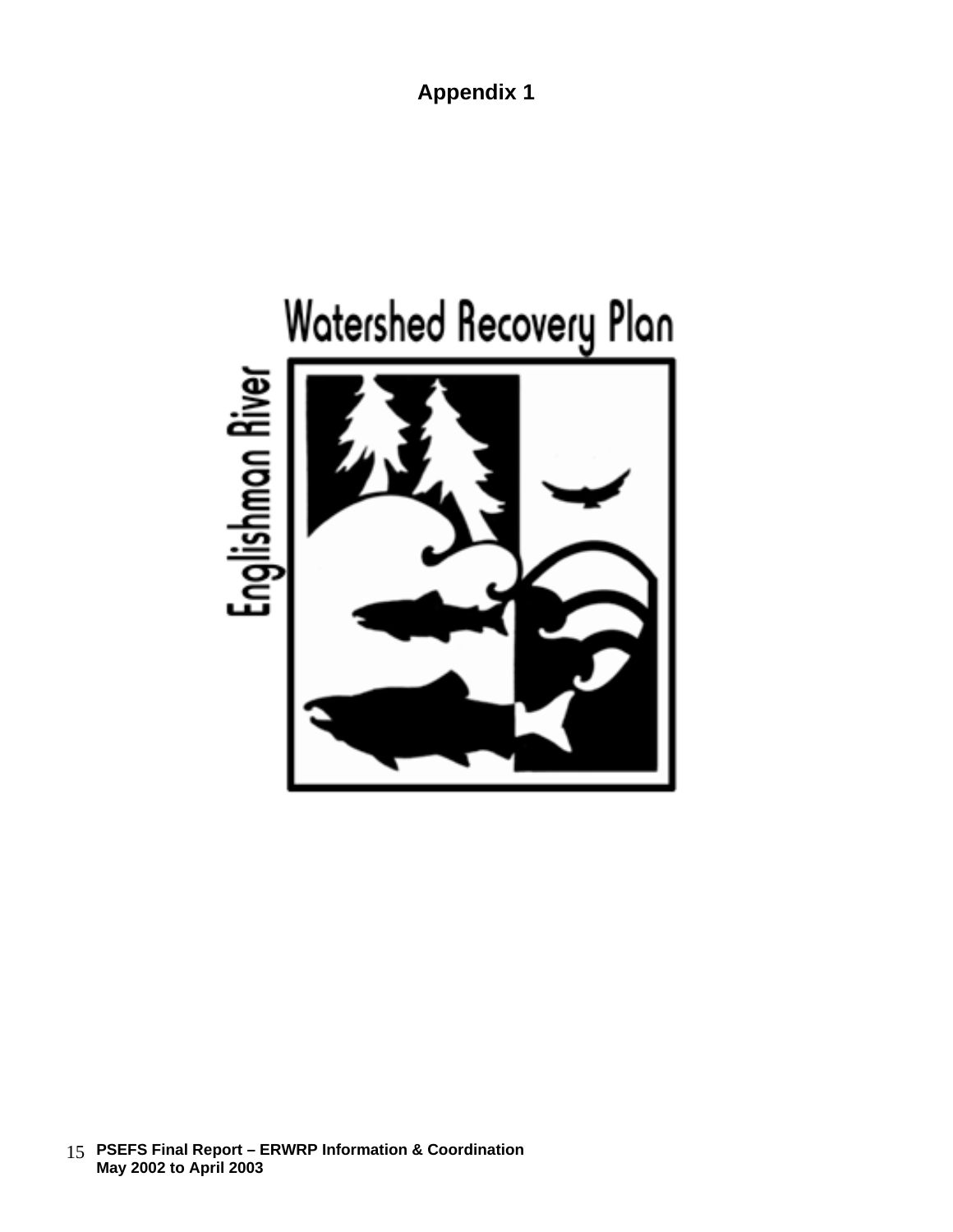# **Englishman River Watershed Recovery Plan**

- The Englishman River has been selected as one of the two watersheds in the Province, the first watershed in the Georgia Basin, for recovery by the Pacific Salmon Endowment Fund Society.
- The Englishman River was chosen due to its manageable size, unique mix of salmon species, development concerns, relatively low level of enhancement activity, and the existence of active stewardship groups in the area.
- Salmon recovery will be supported and implemented by the ERWRP through five main program areas:
	- Develop a strategic plan for salmon recovery
	- Coordinate with activities of government and non-government organizations
	- Implement recovery, monitoring and assessment activities
	- Monitor and evaluate program elements
	- Educate and raise public awareness
- The development and implementation of this plan includes a process that involves community groups,

stakeholders, fisheries experts and First Nations.

- The use of scientific principles and technical data are keys to the success of recovery plan.
- The Recovery Plan is intended to be a "living" document, which will be modified, as more information is gathered by assessment and monitoring.
- The main goal will be the recovery of Steelhead and Coho stocks to productive capacity.
- The plan will adhere to the principles of the Federal Government draft Wild Salmon Policy ensuring that the diversity of local salmon populations and their habitats are conserved.
- The Plan will focus on the entire Englishman River watershed which includes five main basins; Englishman River, South Englishman River, Center Creek, Morison Creek and Shelly Creek.
- Founder of the Rick Hansen Institute and Man In Motion Foundation, Rick Hansen is the Interim Chair of the Pacific Salmon Endowment Fund Society. Mr. Hansen is a keen outdoorsman and angler.
- The mission of the Pacific Salmon Endowment Fund Society is to:

Conserve and rebuild Pacific salmon populations through strategic and focused efforts where people and resources are mobilized to work together to achieve common goals.

- Thirty million dollars designated by the Federal Government to the Fund for the preservation and restoration of salmon habitat on the West Coast will provide initial money for the Recovery Plan.
- Activities supported by the endowment fund will be based on the recovery plans. Eligible activities include but are not limited to:
	- •Protecting and restoring habitat
	- •Restoring fish access to critical habitat
	- •Improving freshwater and marine survival
	- •Providing information for fisheries management
	- •Education

For further information please contact: Faye Smith (250) 752 9297 Carol Cornish (250) 248 8402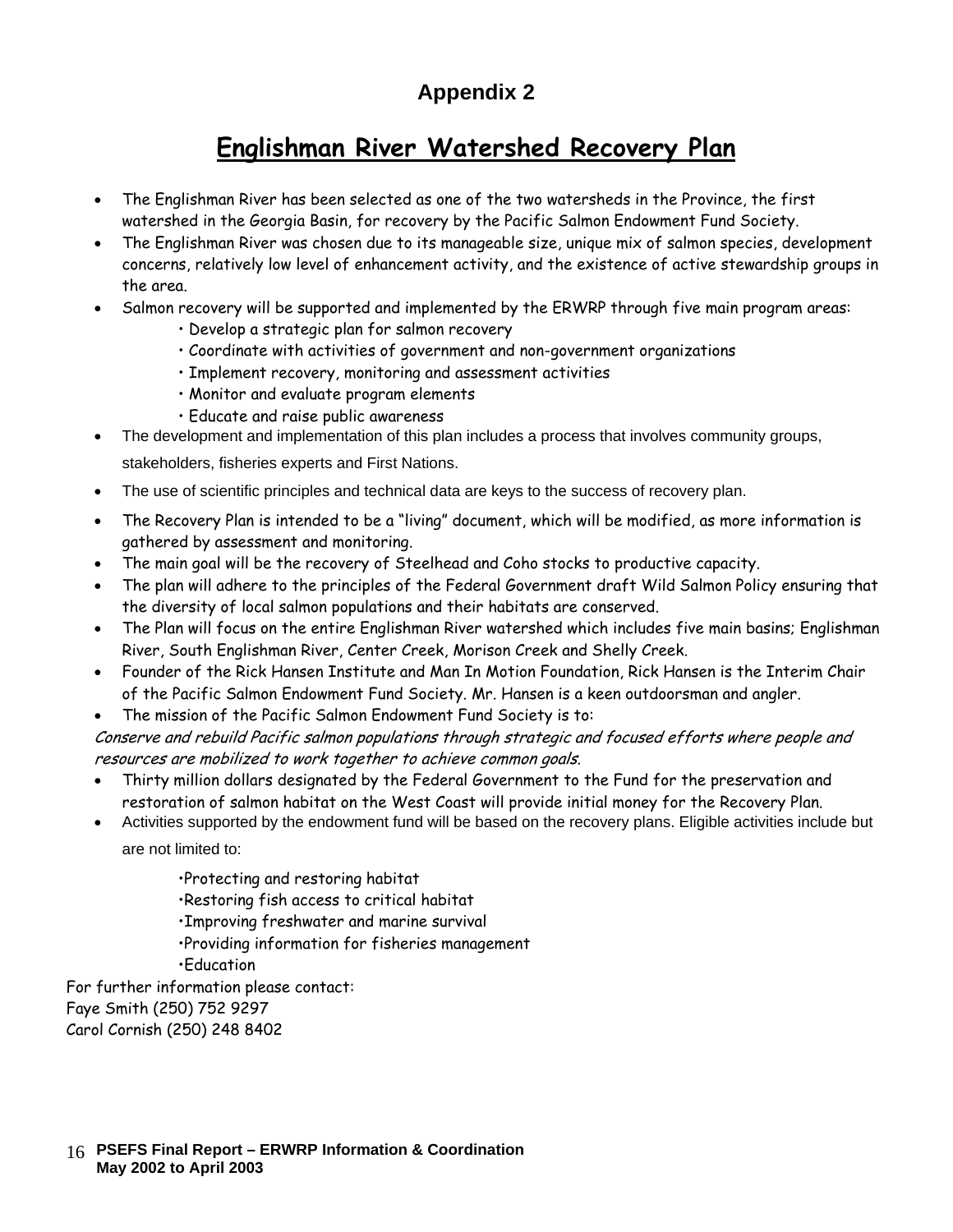# Summary of Accomplishments – Englishman River Watershed Recovery Plan **To June 02**

### **ASSESSMENTS**

*Overview Assessment of Fish and Fish Habitat in the Englishman River Watershed, Lough and Morley,* January 2002

- a survey of fish and fish habitat in the anadromous portion of the ERW, October-November 2001
- 74 habitat units described and 36 representative habitat units sampled for fish
- 7 fish species identified (most were juvenile Coho or Steelhead)
- relative abundance of juveniles higher in tributaries
- limiting factors: low summer flow, lack of over-winter habitat, reduced complexity in juvenile rearing habitat (past logging produced downstream bedload movement and channel aggradation)

#### Recommendations

priority of restoration: address low summer flow issues, lack of winter refuge habitat for juveniles and lack of complexity in juvenile rearing habitat

- highest priority areas: Centre Creek  $(R1 - 3)$ , Englishman River  $(R1 - 6)$  and South Englishman River  $(R2 – 4)$ 

#### *Englishman River Channel Condition Assessment,* Northwest Hydraulic Consultants, April 2002

- assessed current channel condition of anadromous reaches of Englishman River, South Englishman River, Centre and Morison Creeks.
- identified historic changes and causes
- identified opportunities for habitat rehabilitation
- questioned benefits of supplemental releases from Arrowsmith Reservoir to address critical low summer flows
- most reaches are recovering from past logging
- sediment transport will maintain the existing substrate condition for many years
- main morphologic issues are lack of LWD

Recommendations

- establish stream gauges on Centre Creek and South Englishman and undertake seepage runs along the Englishman River to determine losses of groundwater
- establish clear procedures for the operation of Arrowsmith Reservoir
- examine potential for water storage or diversion on Centre Creek, and secondly, South Englishman River.
- instream and off-channel works identified in Centre Creek, (R5) and Englishman River (R2 and 3)

### **COMMUNITY ROUNDTABLE**

A Community Roundtable consisting of stakeholders and interested parties—government agencies, stewardship groups, forest industry, farmers, landowners and technical advisors—was established in May 2001. The first meetings were held at the Errington Fire Hall. Since June 2002, the meetings have been held at Shelly Hall in Parksville. The roundtable is a forum for discussing the Plan at the community level and is involved with reviewing proposals and making recommendations for funding.

 **PSEFS Final Report – ERWRP Information & Coordination**  17  **May 2002 to April 2003**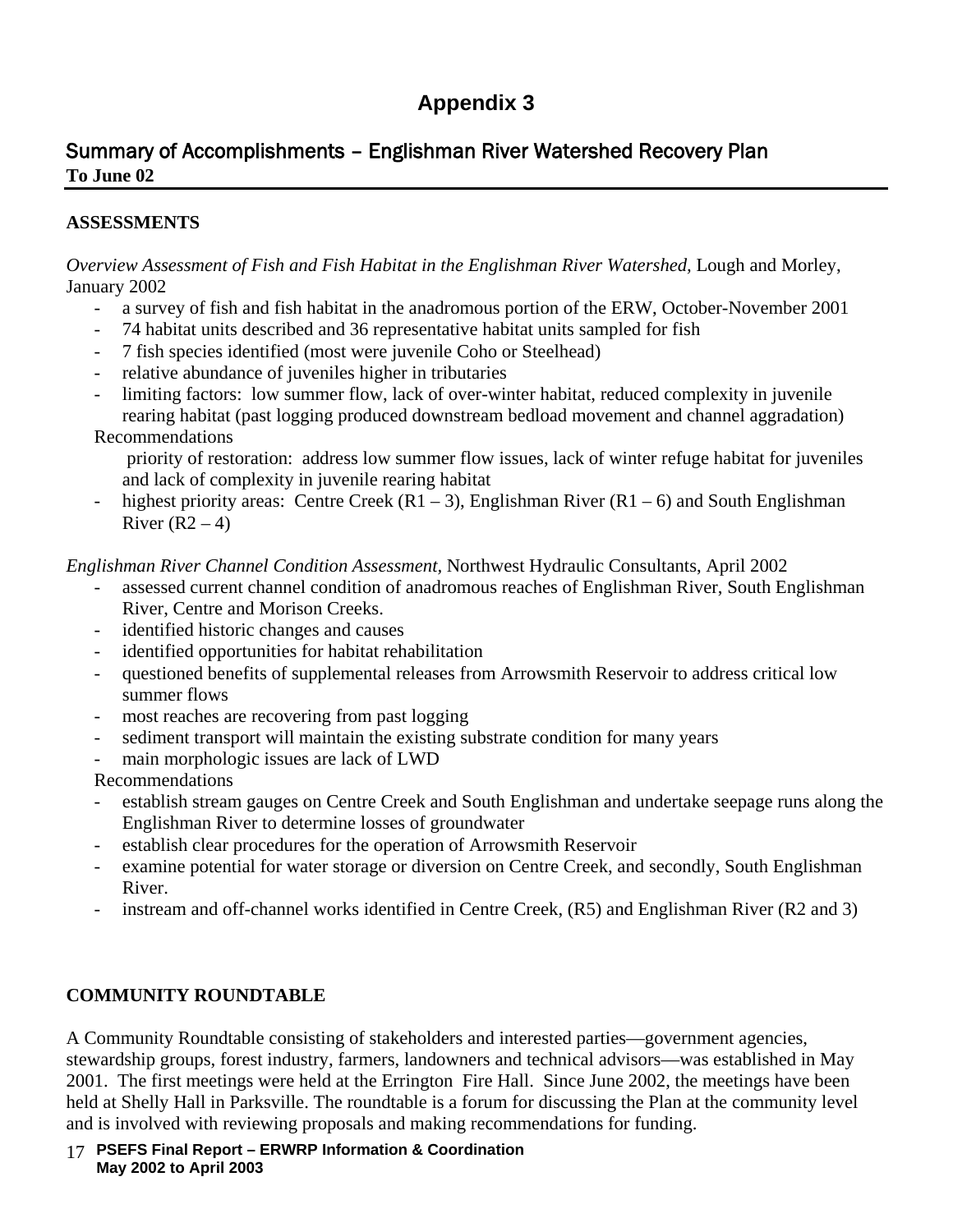# PROJECTS COMPLETED

# Salmon Escapement to Englishman River 2001

- includes Mainstem (swimmers), Timberwest side channel (instream wading), South Englishman (swimmer), Morrison Creek (instream wading), Centre Creek (instream wading)
- monitoring program will track salmon populations to measure whether Recovery Plan objectives are being met and to detect stock declines and increases
- escapements of salmon to Englishman River were estimated at 13,500 pink, 10,400 chum, 11 sockeye, 8,000 Coho, 2,900 chinook and Centre Creek 412 Coho
- future surveys should be conducted from the middle of August through to the middle of January (tributaries when appropriate)
- funded by PSEF

# Smolt Enumeration and Coded Wire Tagging

- includes Centre Creek, man-made off-channels and Mainstem
- benefit of improved understanding of current stock status
- CWT of Centre Creek Coho smolts allows for monitoring of marine survival
- funded by PSEF, DFO and MWLAP

# Juvenile Steelhead Assessment

- includes tributaries and Mainstem
- improves understanding of habitat use and relative abundance of juvenile steelhead
- 5 index habitat sites identified to be monitored annually for density in mid-summer
- allows for better priority setting in recovery plan
- funded by MWLAP

# Winter Steelhead Enumeration

- snorkel surveys of Mainstem and Centre Creek to estimate number of steelhead present in watershed
- improves understanding of relative abundance trends
- allows for better priority setting for recovery efforts
- funded by PSEF and MWLAP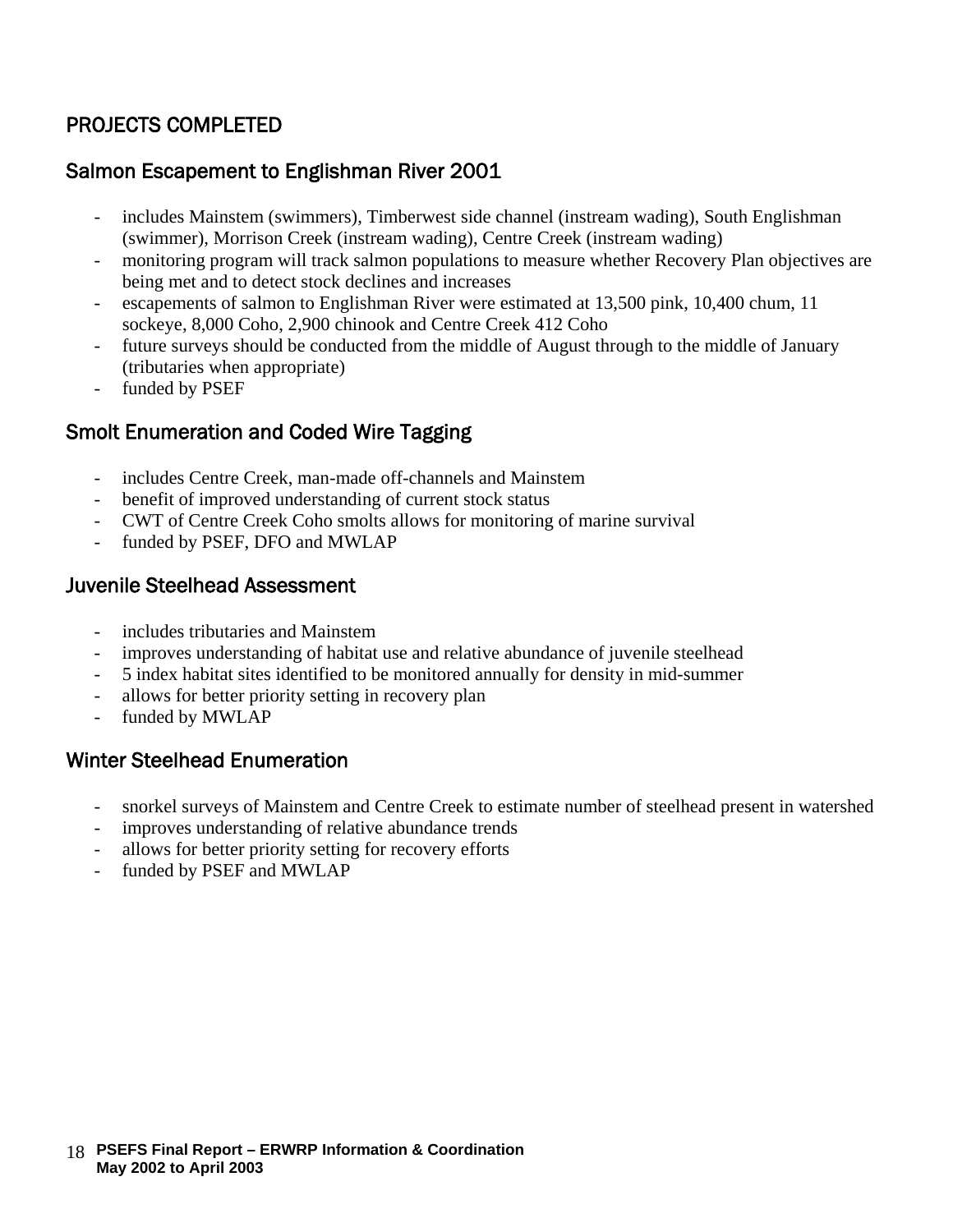# PROJECTS UNDERWAY

# Information & Coordination

- Mid Vancouver Island Habitat Enhancement Society (MVIHES) will coordinate and disseminate information regarding the Recovery Plan progress as well as investigate opportunities for community involvement
- MVIHES will raise awareness of the Recovery Plan through a newsletter, press notices, public events and public education (in the schools and throughout the community)
- MVIHES will organize and host up to 8 community roundtable meetings per year
- MVIHES will update the Englishman river Watershed Recovery Plan website
- funded by PSEF and Vancouver Foundation

# Stewardship & Education

- Arrowsmith Watershed Stewardship Team (AWST) will inform watershed residents of environmental concerns, best land management practices and the progress of Recovery Plan activities
- AWST will provide watershed residents with resources to promote wise water use, assist residents with information to improve land use practices and assist landowners in acquiring grants, covenants or other incentives for watershed protection and improvement
- AWST will produce site-specific brochures to educate landowners on best management practices
- funded by PSEF and Vancouver Foundation

# Stream Flow & Water Quality Monitoring

- includes Centre Creek, Morison Creek, South Englishman River and lower Englishman River Mainstem
- BC Conservation Foundation (BCCF) will monitor current water quality and quantity limitations to fish production
- BCCF will develop a Rule Curve for Arrowsmith Dam fisheries flow releases
- BCCF will assess nutrient levels in Englishman River
- BCCF will raise awareness and improve understanding of current habitat impact issues
- funded by PSEF and MWLAP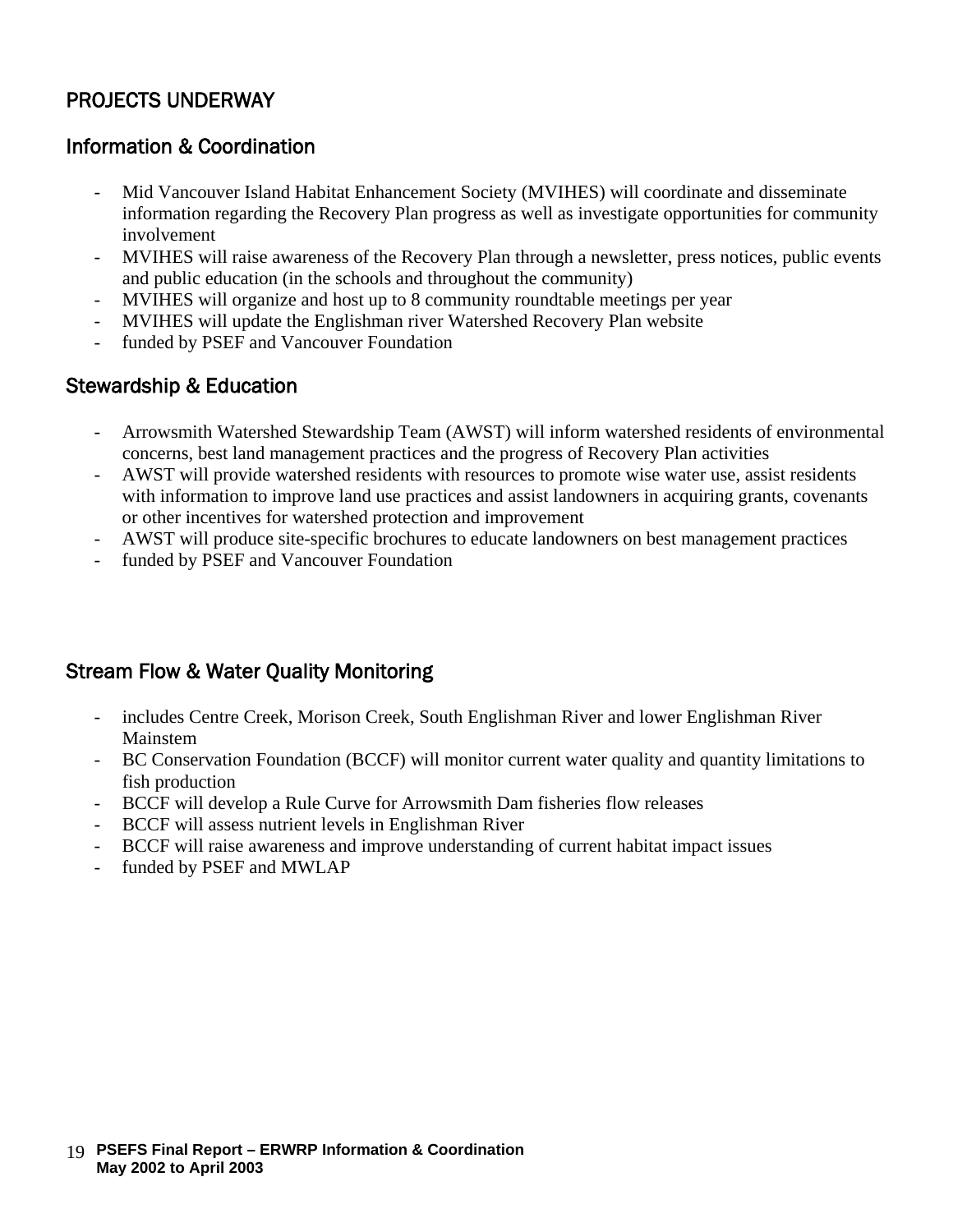



### **MEDIA BRIEFING/WINE & CHEESE RECEPTION**

**Friday September 13, 2002**

**6 – 6:45 pm Media Briefing**

**7 – 9 pm Wine & Cheese Reception**

**Location: Island Hall Beach Resort, 181 West Island Highway, Parksville, BC**

**The purpose of the Sept. 13 event is to raise awareness of the PSEF and its important contribution to the recovery of the salmon stocks in the Englishman River watershed. This gathering will raise the profile of the Fund as well as highlight the plight of one of BC's most endangered watersheds.**

**The Media Briefing will introduce a broad spectrum of local, provincial and national media to the PSEF and the ERWRP. (We need to have some sort of drawing card to entice the more distant reporters.)**

**Representatives of local, regional, provincial and federal governments, local businesses as well as Recovery Plan participants and the members of the community roundtable will be invited to the Wine & Cheese Reception (which will feature local products).**

**Representatives from PSF, PSEF, LGL and Vancouver Foundation (?) will make brief presentations about the Recovery Plan. There will be displays pertinent to the Plan in the reception hall.**

### **COMMUNITY CELEBRATION OF ENGLISHMAN RIVER**

**Saturday September 14, 2002**

**1 – 4 pm games & activities for kids, free salmon BBQ, displays, tours Location: on the ER estuary in Parksville**

**This will provide an opportunity for people in the community to become informed about the Plan and learn more about their river.**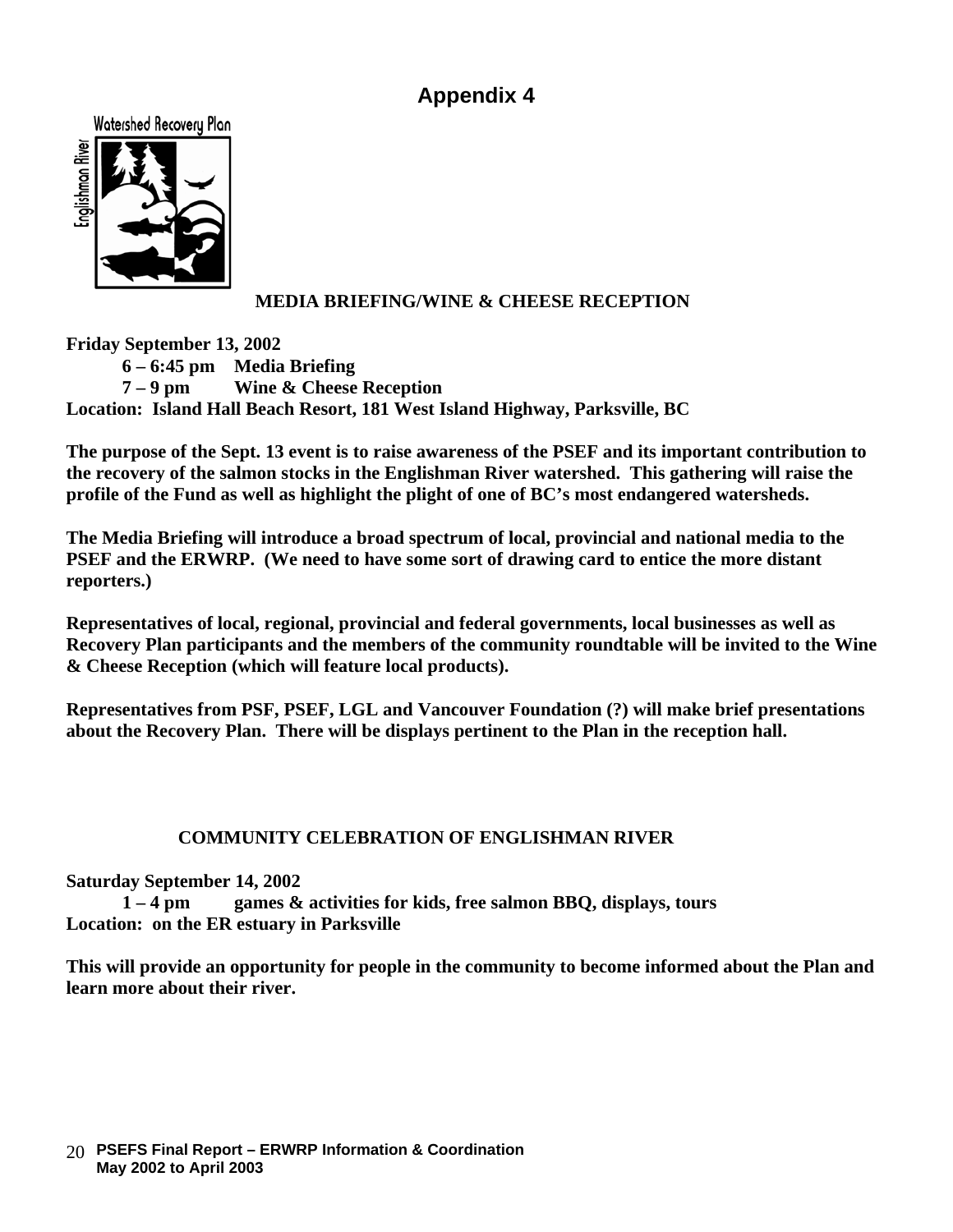

#### ERWRP

PO Box 935 Parksville, BC V9P 2G9

(250) 752 9297 (250) 248 8402

# **Appendix 5** Englishman River Watershed Recovery Plan

September 3, 2002

"More than 11,000 species are now considered threatened and more than 800 species have already become extinct due to loss of habitats. Another 5,000 species are potentially threatened unless efforts are taken to reverse their population declines"

> United Nations Secretary-General Kofi Annan, Report to the World Summit on Sustainable Development 2002

The Englishman River Watershed Recovery Plan (ERWRP) Roundtable will be hosting a media briefing followed by a wine and cheese reception to raise awareness of the plight of one of B.C.'s most endangered rivers and the important contribution the Pacific Salmon Endowment Fund Society (PSEFS) and community groups are making to the recovery of the salmon stocks in the Englishman River watershed. The event will feature presentations by representatives of the Pacific Salmon Foundation and the PSEFS as well as displays by various groups working in the watershed.

The event will be held at the:

**Island Hall Beach Resort 181 West Island Hwy Parksville, BC**

**Media Briefing Friday, September 13th 6 to 6:45 pm**

**Wine and Cheese 7 to 9 pm**

 The Englishman River has been selected as one of the two watersheds in the Province, the first watershed in the Georgia Basin, for recovery by the Pacific Salmon Endowment Fund Society. The recovery plan is a crucial step in the recovery of coho and steelhead stocks on this important salmon-producing stream on the east coast of Vancouver Island. The watershed supports all species of salmon, as well as steelhead and cutthroat trout.

commitment required to continue this work and initiate comprehensive recovery programs on other high priority streams in the province. Please join us in celebrating a bright spot in the often bleak picture of our beleaguered wild salmon!

#### **Contact:**

Faye Smith Carol Cornish ERWRP ERWRP 752-9297 248-8402

Project Manager Project Coordinator



 **PSEFS Final Report – ERWRP Information & Coordination**  21  **May 2002 to April 2003**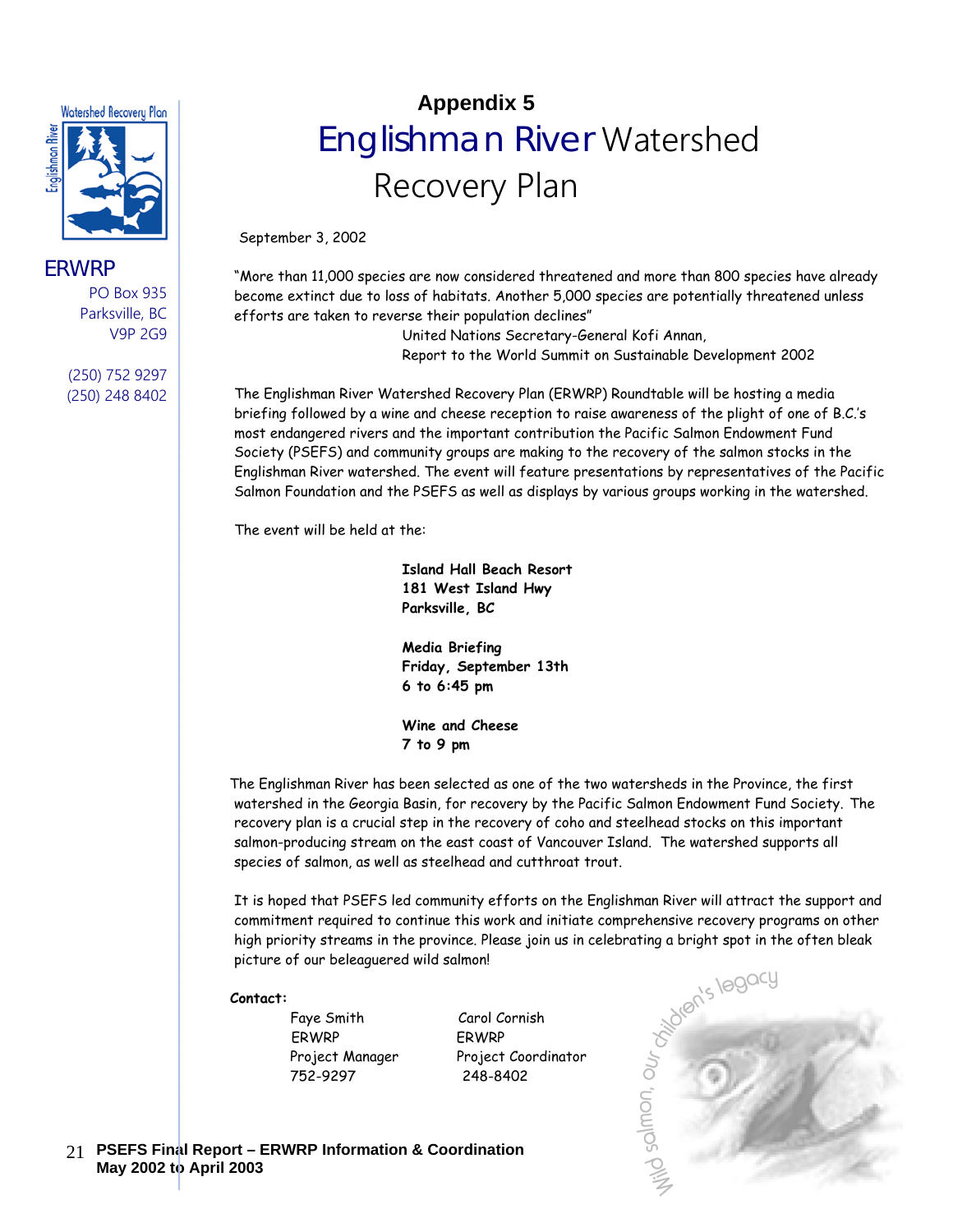# ERWRP **TERMS of REFERENCE**

# **ROUND TABLE (RT):**

**i. Membership** – Representatives (to be chosen by the body concerned) from:

- a) First Nations.
- b) Stewardship Groups.
- c) Community NGO/Stakeholders (e.g. businesses/organizations, farming, fishing, forestry, & tourism, residents' associations, etc.).
- d) Local Governments and Provincial & Federal Agencies.

**ii. Purpose** – To promote, develop, and implement long-term community stewardship and conservation of the

Englishman River Watershed's natural resources, especially its salmonid resources by:

- a) Continued development and implementation of the Englishman River Watershed Recovery Plan and the individual projects required to achieve it.
- b) Continued development and implementation of community-based and -driven ERWRP stewardship and conservation goals and priorities.
- c) Encouraging the community to take ownership of the Plan, and promoting broad community understanding of, and support for, the goals and priorities developed.
- d) Promoting co-operation and understanding between stakeholders.
- e) Continued development of local and outside funding support for the Plan.
- **iii. Activities** the Round Table's activities will include:
	- a) Establishing annual stewardship and conservation priorities and objectives.
	- b) Issuing semi-annual Calls for Proposals in line with these priorities and objectives.
	- c) Reviewing and endorsing projects.
	- d) Reviewing and approving project reports.
	- e) Electing a Steering Committee and a local Technical Review Committee.
	- f) Ensuring the development and implementation of an effective public awareness, education, and communications strategy.
	- g) Acting as the Pacific Salmon Endowment Fund's (PSEF) Public Advisory Body for ERWRP.

# **STEERING COMMITTEE/LOCAL TECHNICAL REVIEW COMMITTEE (S/TRC):**

**i. Membership –** representatives will be sought from each sector (i.e. First Nations, stewardship groups, local governments, federal and provincial agencies, local business stakeholders –farmers/forestry/fishing/tourism, etc.), while attempting to keep the committee to a manageable size of 7-9 by doubling up representation where possible. Members will be asked to try to ensure continuity of attendance. To this end, sectors should elect alternates.

**ii. Purpose –** to implement decisions and streamline the work of the Round Table (RT).

**iii. Activities -** the S/TRC will assist the RT's work by:

- a) Ensuring all RT members are able to have full and informed input.
- b) Ensuring that the RT's meetings are effective and informative.
- c) Preparing recommendations to assist the RT on all relevant ERWRP topics (e.g. Plan development, goals, project priorities, funding allocation, etc.).
- d) Establishing and reviewing, as necessary, proposal evaluation criteria.
- e) Evaluating the technical merit of project proposals (N.B. the S/TRC may strike a sub-committee to carry out this task if not all members wish to participate) and recommending, rejecting, or referring proposals for redrafting.
- **f)** Establishing and ensuring adequate resources to support the work of the Steering Committee.
- **PSEFS Final Report – ERWRP Information & Coordination**  22  **May 2002 to April 2003**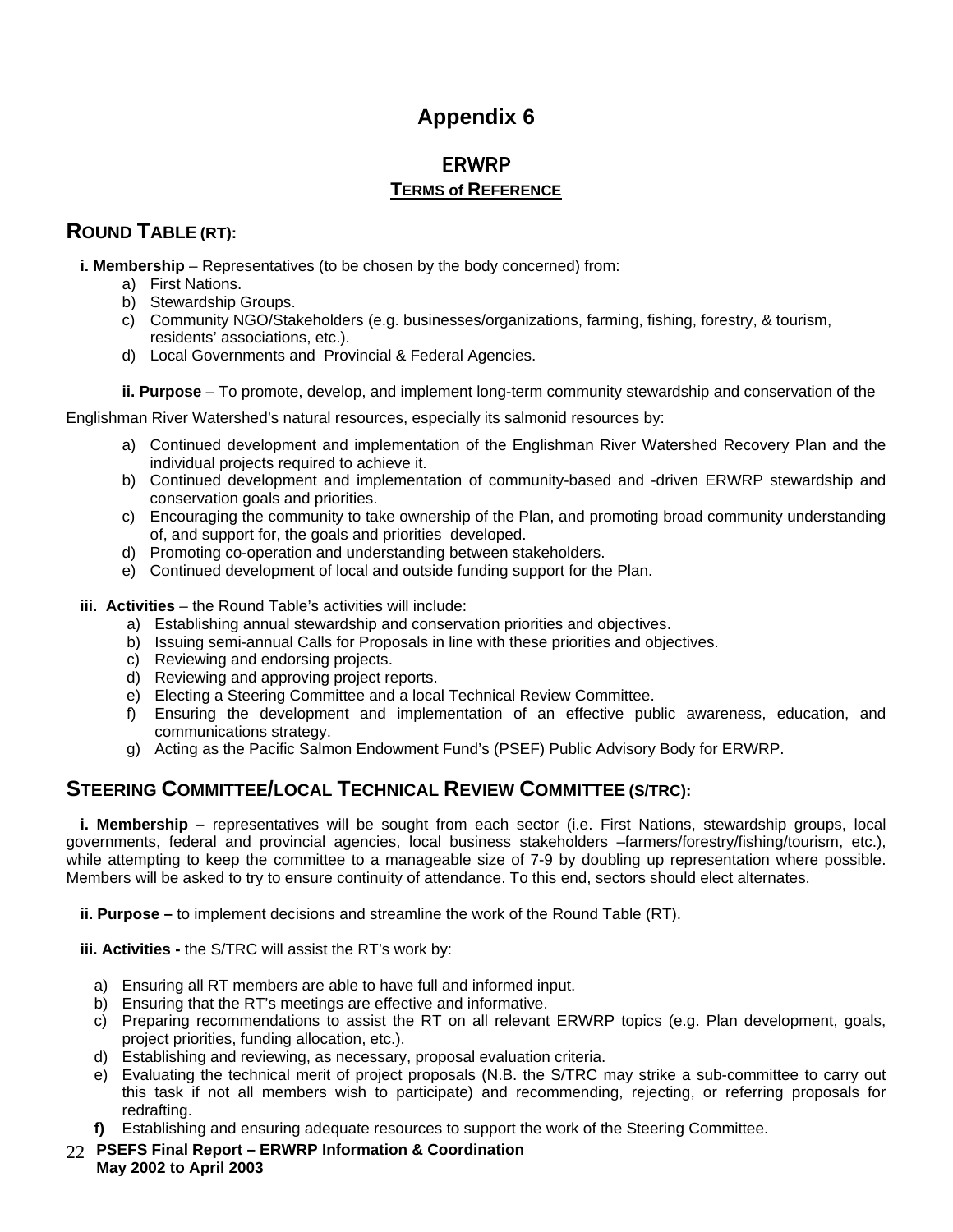# ERWRP Project Approval Process

The Steering Committee/local Technical Review Committee (S/TRC) will evaluate and approve/reject/refer all proposals seeking ERWRP approval for technical merit and consistency with the overall Recovery Plan's goals. When a proposal is seeking PSEF funding, the S/TRC will attempt to ensure the proposal, or that part of it to be funded by the PSEF, meets the PSEF/ERWRP criteria, including that of community support. The approval process should operate broadly as follows:



 **PSEFS Final Report – ERWRP Information & Coordination**  23  **May 2002 to April 2003**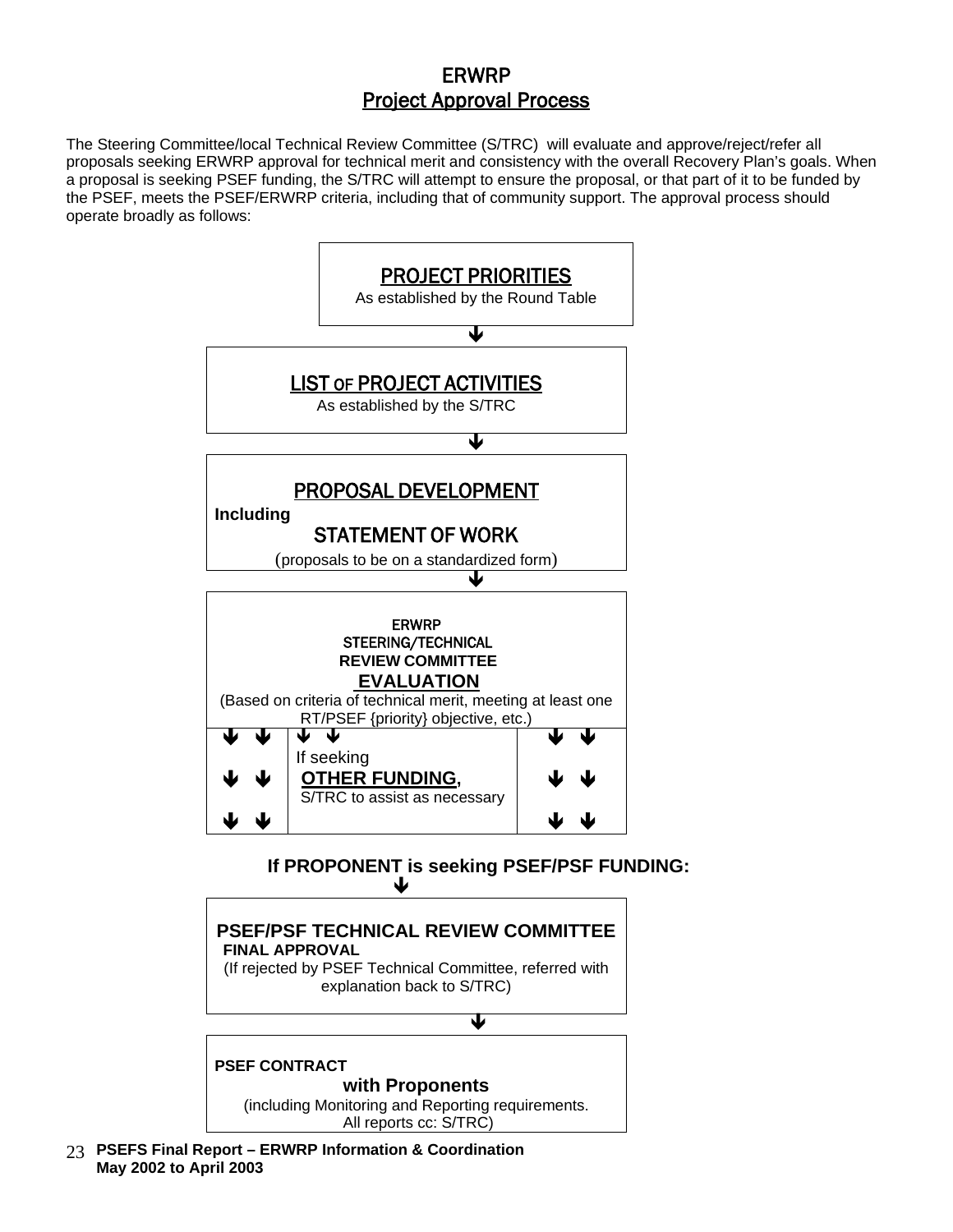# **Appendix 7 SUMMARY OF RECOMMENDATIONS FROM THE ENGLISHMAN WATERSHED REPORTS**

These recommendations are derived from the following 3 reports submitted to the PSEF Englishman River Watershed Recovery Plan.

- 1) Englishman River Watershed Recovery Plan ( LGL LTD; Sept 2001)
- 2) Englishman R. Channel Condition Assessment (northwest Hydraulic Consultants; April 2002)
- 3) Overview Assessment of Fish and Fish Habitat in the Englishman R. Watershed (Lough and Morley, January, 2002)

# **Overall Purpose of the Recovery Plan**

- Recovery plan must focus on what is good for the fish
- Primary purpose of the recovery plan is to identify and set priorities for activities required to achieve the recovery goals for the watershed and its fish stocks

# **1) Stewardship and Coordination**

• Implementation of a public education program to promote the wise use of water and improved land practises. This should include o component to assist landowners to acquire grants, covenants and other incentives to protect riparian areas and improve water use practises.

### **2) Monitoring, Planning and Assessment**

- a) Monitoring
	- i) Stock Recovery Monitoring
		- Between 40,000 to 60,000 coho smolts be established as the recovery target range and adult spawner abundances of between 2,000 and 3,000.
		- Between 6,000 and 8,000 steelhead smolts be established as the target recovery range and adult spawner abundances of between 400 and 500.
		- Between 20,000 and 30,000 chum adults should be established as the target abundance for recovery.
		- Between 3,000 and 5,000 pink adults should be established as the target abundance for recovery.
		- Chinook  $??$  no estimates given
	- ii) Physical Works / Activity Effectiveness
		- Routine monitoring of works to determine if they are functioning as intended; to determine if remedial work is needed and to identify specific areas which may warrant more detailed monitoring
		- .Intensive monitoring to determine the inter-relationships of specific recovery activities
	- iii) Evaluation of Watershed Recovery
		- o Evaluated in terms of attaining coho and steelhead population targets and rehabilitating watershed processes.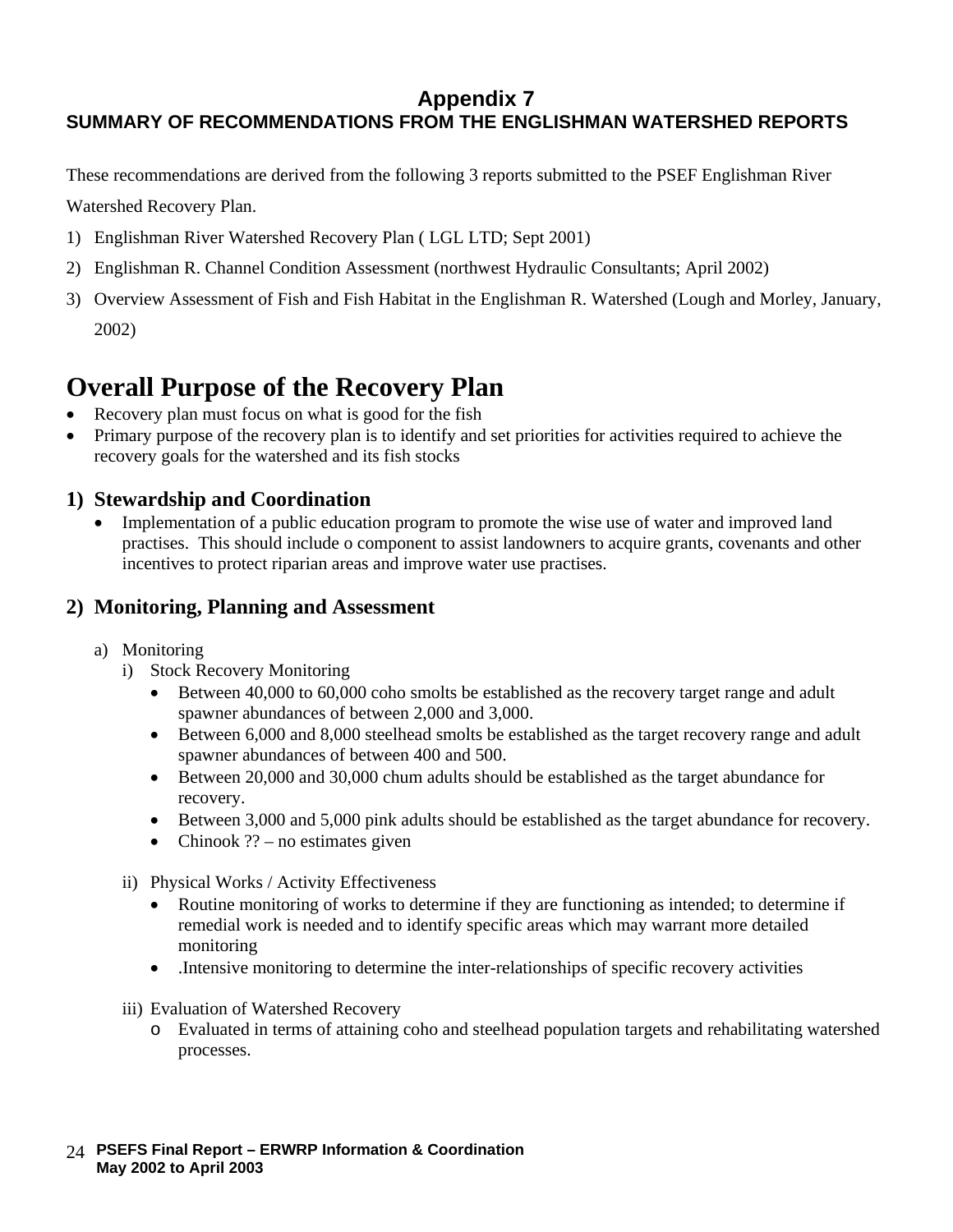- b) Planning
	- The development of an estuary management plan with clear direction regarding development and rehabilitation. The plan should include:
		- Protection of critical salmon habitats
		- Reductions in pollution discharges to the estuary
		- Maintenance of sloughs and small channels
		- Controls on further development and alienation of more habitat
- Establish habitat management plans, best practises for protection and stewardship programs

c) Assessment

- Conduct a feasibility study on the establishment of a large adult fence on the lower Englishman River
	- i) Juvenile Coho
		- Smolt assessment should be continued and expanded to include a smolt fence on Morison Cr and Centre Cr. and recapturing smolts downstream in 2 rotary screw traps
		- Obtain a reliable mark-recapture estimate of total coho smolt production
		- Coded wirer tag 20,000 coho smolts
		- Collect biological data for coho including size and age
	- ii) Juvenile Steelhead
		- Smolt enumeration program for coho should be expanded for steelhead smolts
		- Obtain a reliable mark-recapture estimate of total steelhead smolt production
		- Collect biological data for steelhead including size and age
	- iii) Adult Coho
		- Adult assessment should be continued with swims, AUC estimates and ultimately an adult fence or resistivity counter in the lower river
		- Annual estimates of coho stream life be obtained using tagging and resighting methods
		- Annual estimates of observer efficiency should be made
		- Adult fences on Centre Cr. and Morison Cr. be operated
		- If feasible, a large counting fence be established on the lower Englishman R.

iv) Adult Steelhead

- Swims should be expanded to entire anadromous sections
- If feasible, a large counting fence be established on the lower Englishman R.
- v) Habitat Assessment
	- Riparian assessment needed
	- Water quality and quantity monitoring should be continued. Stream gauges should be installed on Centre Cr. and the South Englishman R. Daily records of flow should be collected.
	- Seepage runs along the Englishman R. should be established to identify sites where surface water percolates into the bed and determine the volumes that are lost.
	- Sediment source survey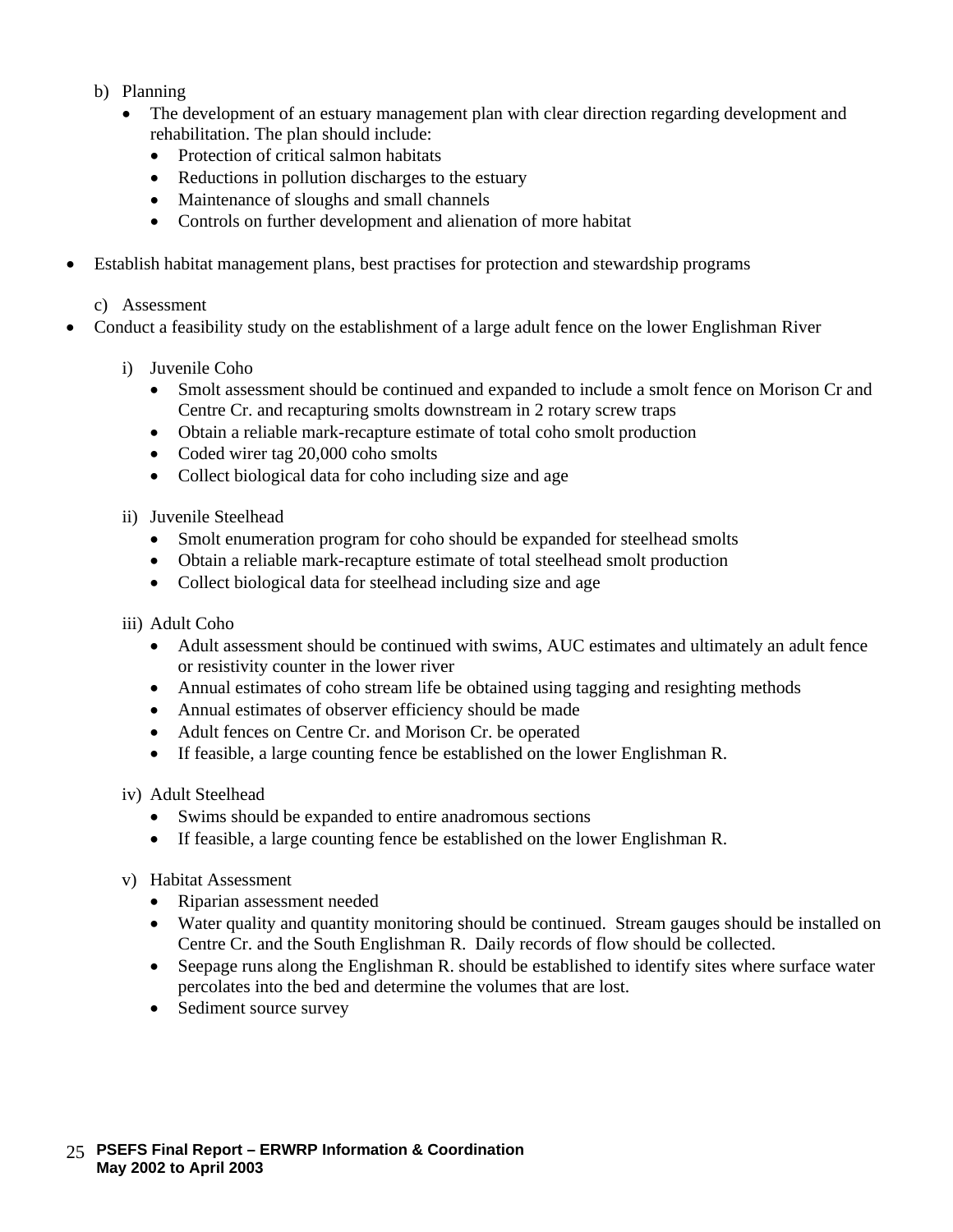# **3) Habitat Restoration**

The recommended priority of restoration activities (recommended by both NHC and Lough and Morley) are:

- a) Address low summer flow issues
- b) Address winter rearing / refuge issues
- c) Address issues associated with lack of complexity in juvenile rearing habitat

Treatment areas were prioritized according to their production potential, where addressing habitat shortcomings would affect the greatest amount of habitat and potentially produce the largest increase in smolt production. These are as follows:

- a) Centre Cr. (Reaches C1 to C3)
- b) Englishman River (Reaches E1 to E6)
- c) South Englishman River (Reaches SE2 to SE4)

#### **Summer Low Flows**

- Develop a clear process for optimal water releases from the Arrowsmith Dam and participate on the committee that allocates water from the reservoir.
- Investigate the potential for water storage on Centre Cr. and the S. Englishman R.

#### **Winter Rearing**

- Establish off-channel rearing sites on the Englishman R. at Km 10.3 and km 12.5 and km 4.6 (in TW Block 602 downstream of the hatchery) (NHC and L&M)
- Establish off channel rearing sites along Centre Cr. (NHC)

#### **Lack of Complexity**

- Install LWD or other structures in Centre Cr. in Reach C1
- Install LWD or other structures in Reach E5, the off-channel in TimberWest's Block 602 and in flood channels behind some of the elevated gravel bars in Reach's E2 and E3.
- Install LWD or other structures in Reaches SE 2 to SE 4.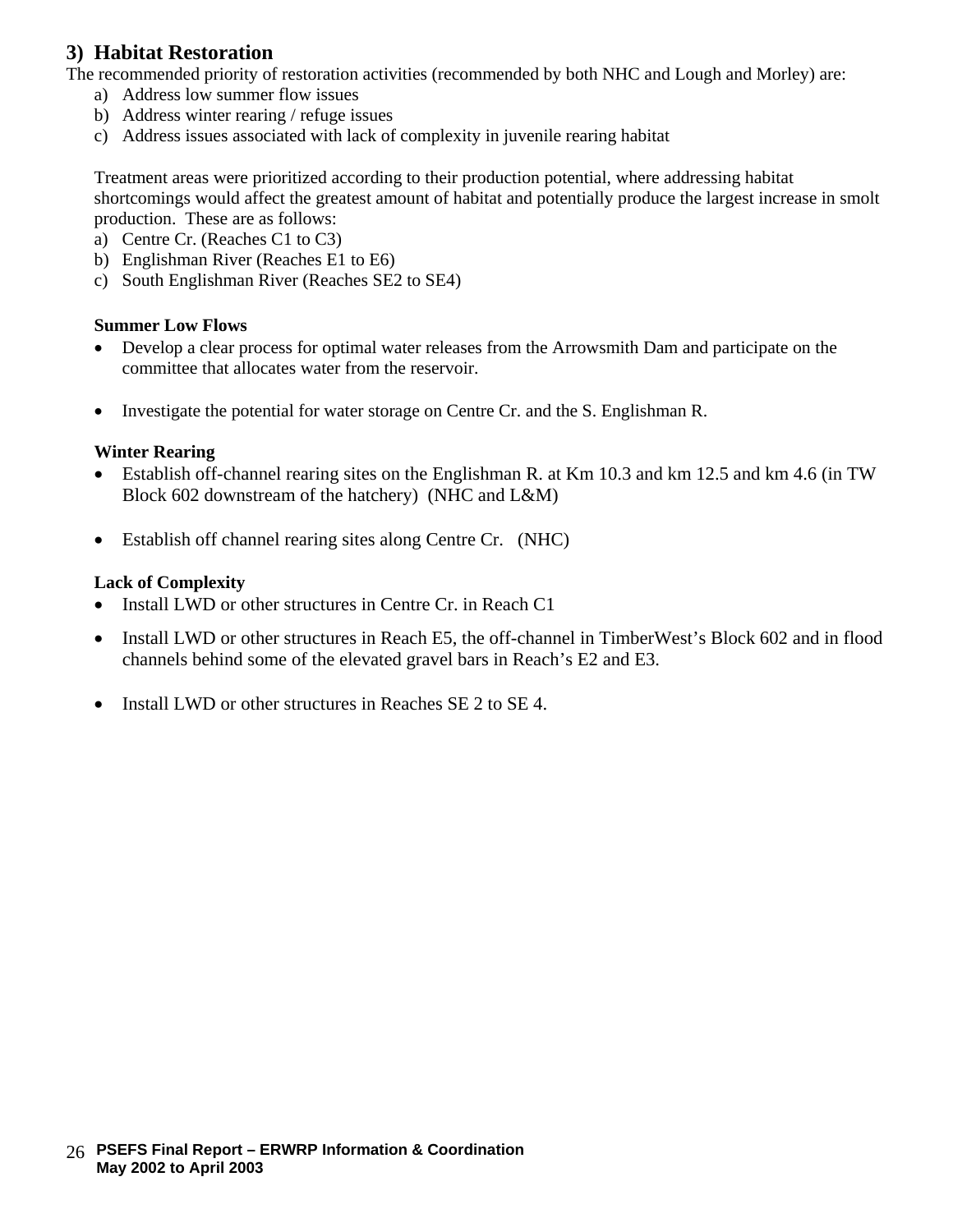

# **Appendix 8** ENGLISHMAN RIVER WATERSHED RECOVERY PLAN (ERWRP) COMMUNITY ROUNDTABLE APPLICATION for PROJECT ENDORSEMENT

**(\$5,000 & UNDER)** *Instructions*

- *Please submit your application by \_\_\_\_\_\_\_\_\_\_\_\_\_.*
- *At least 1 of your project's targets/objectives must be on the ERWRP List of Priorities for the coming year.*
- *This Application Form is only for proposals requesting \$5,000 or less. Proposals over \$5,000 must use the "Over \$5,000" form*

#### **A. Proponent Name**

| <b>B. Proponent Address</b> |                                                                 |           |
|-----------------------------|-----------------------------------------------------------------|-----------|
|                             |                                                                 |           |
|                             | (Phone/Fax)                                                     |           |
|                             | (Email)                                                         |           |
| A. Project Name             |                                                                 |           |
| <b>B. Project Location</b>  | (ERWRP Area, e.g. Name of Nearest Creek & Name of Neighbourhood |           |
| <b>C. Amount Requested:</b> | \$                                                              |           |
| D. Project Timeframe:       | (Start Date                                                     | End Date) |
|                             |                                                                 |           |

#### **E. Project Description:**)

- **1.** What are your project's goal(s)?
- **2.** What activities will your project involve?

- **3.** Who will be involved and how will they be contributing (i.e. by donating funds, materials, labour)? Will any of those involved be paid? If yes, how much and for what activities?
- **PSEFS Final Report – ERWRP Information & Coordination**  27  **May 2002 to April 2003**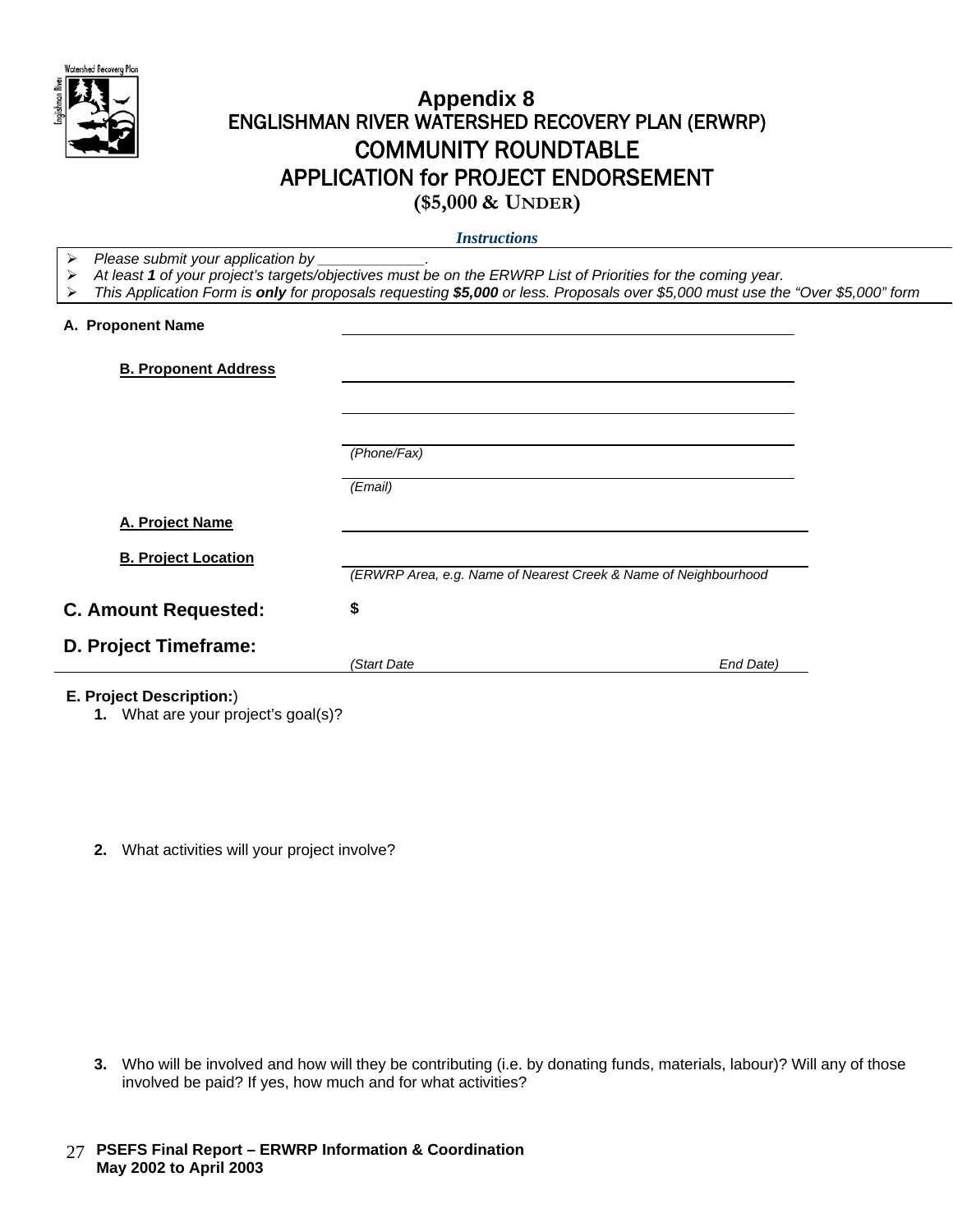**4.** Does your project require any government agency/private landowner permits or approvals? If yes, list the permits/approvals necessary and whether or not you have obtained them.

**5.** How will you measure your project's success? (Give concrete examples.)

|  |  |  |  | F. Budget - List your project's anticipated income and expenditures using the following format: |  |
|--|--|--|--|-------------------------------------------------------------------------------------------------|--|
|--|--|--|--|-------------------------------------------------------------------------------------------------|--|

| <b>Income: PSEF</b> |                                                                   |  |
|---------------------|-------------------------------------------------------------------|--|
|                     | <b>Other Cash Sources</b>                                         |  |
|                     | In-Kind                                                           |  |
|                     | Total Cash plus In-Kind ( <i>must</i> equal 50% of Project Total) |  |
|                     | <b>TOTAL PROJECT INCOME</b>                                       |  |
|                     |                                                                   |  |
|                     | <b>Expenses: Labour</b>                                           |  |
|                     | <b>Equipment/Machinery Rental</b>                                 |  |
|                     | Materials/Supplies                                                |  |
|                     | Overhead                                                          |  |
|                     | <b>TOTAL PROJECT EXPENSES</b>                                     |  |
|                     |                                                                   |  |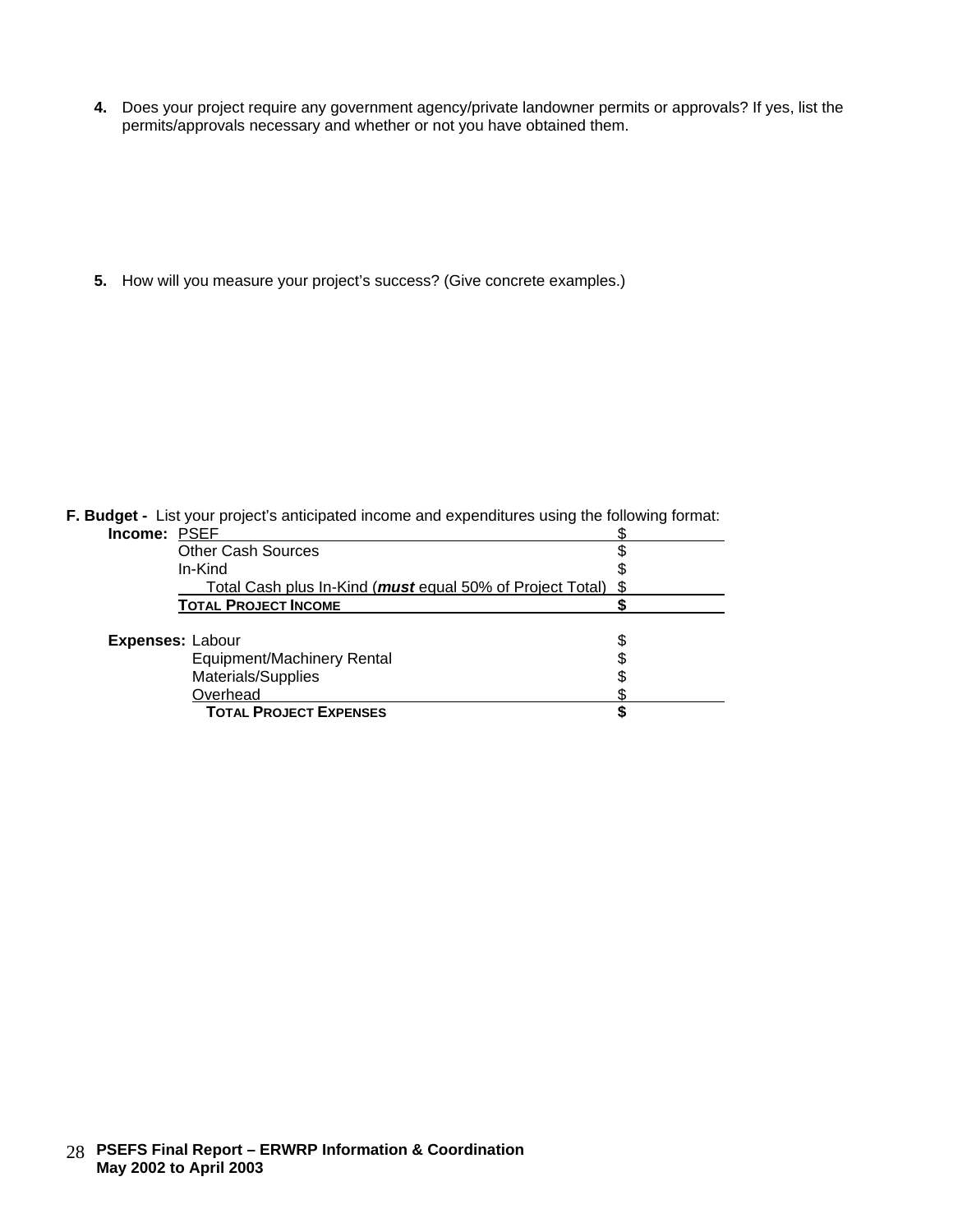

# **Appendix 9** ENGLISHMAN RIVER WATERSHED RECOVERY PLAN (ERWRP) COMMUNITY ROUNDTABLE APPLICATION for PROJECT ENDORSEMENT **(OVER \$5,000)**

*Instructions*

*Please submit your application by \_\_\_\_\_\_\_\_\_\_\_\_\_.*

*At least 1 of your project's targets/objectives must be on the ERWRP List of Priorities for the coming year.*

- *This form is for proposals requesting more than \$5,000. If are requesting \$5,000 or less, please use the \$5,000 and under form*
- *Attach no more than 2 additional pages with comments or other information (do not include/attach Letters of Support) if you feel space is too limited here.*

#### **PART I - IDENTIFICATION**

**A. Proponent Name** 

**B. Proponent Address**

*(Phone/Fax)*

*(Email)*

#### **PART II - PROJECT OVERVIEW**

**A. Project Name**

**B. Project Location**

| <b>Total Cost</b><br>I. ERWRP/PSEF<br>$rac{2}{3}$<br>Volunteer/In kind                                                                 | \$                                                             |
|----------------------------------------------------------------------------------------------------------------------------------------|----------------------------------------------------------------|
| Total \$ in Place<br><u>ı</u> .<br>2.                                                                                                  | \$<br>\$                                                       |
| (Start Date                                                                                                                            | End Date)                                                      |
| Stock Assessment/Inventory/Enhancement<br><b>Habitat Restoration</b><br>Education & Public Awareness<br>Stewardship/Community Planning |                                                                |
|                                                                                                                                        | Community/Neighbourhood Name - Attach Map of Area If Possible) |

*(ERWRP Area, e.g. Creek Name & Reach #/Description;* 

#### **F. Project Partnerships**

List your project's *active* partners, i.e. agencies/organisations providing planning/supervisory/etc. support. *Agency/Organisation & Contact Name Phone/Fax # and E-mail*

#### **PSEFS Final Report – ERWRP Information & Coordination**  29  **May 2002 to April 2003**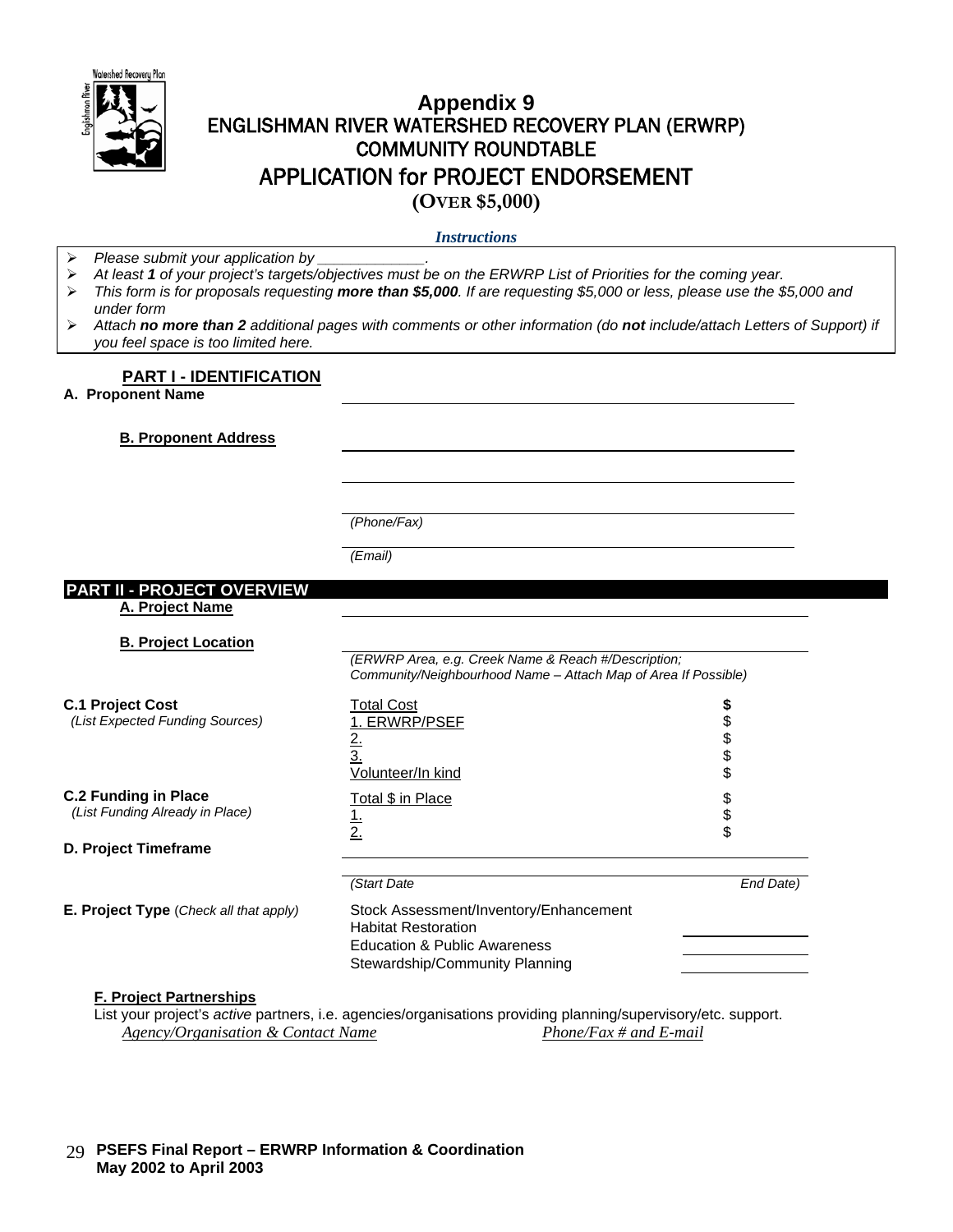#### **PART III - PROJECT DESCRIPTION**

**A. Project Rationale and Objectives:** (*Briefly*) Describe your project's rationale/problem being addressed and how your project will help the Recovery Plan meet its current Priorities.

**B. Project Design and/or Assessment Standards:** Describe your project's design/assessment standards and list the relevant certification or other qualification of experts or specialists involved in it.

- **C. Project Work plan and Timetable:** Describe your project's proposed activities and timetable, e.g. stock/species to be addressed and why, instream work to be completed, information to be gathered, mapping/inventory to be completed, details of habitat restoration/reclamation, community/stakeholder sector to be contacted/involved, etc.
- **D. Deliverables:** Describe your project's anticipated deliverables, i.e. its concrete measures/indicators of success.
- **E. Monitoring and Maintenance:** List any project deliverables which will require long-term monitoring/maintenance and describe your plan (if any) for carrying out this monitoring/maintenance.

**F. Project Approvals:** List the required agency/landowner permits/approvals required by your project and their current status (e.g. not yet applied for/pending/approved).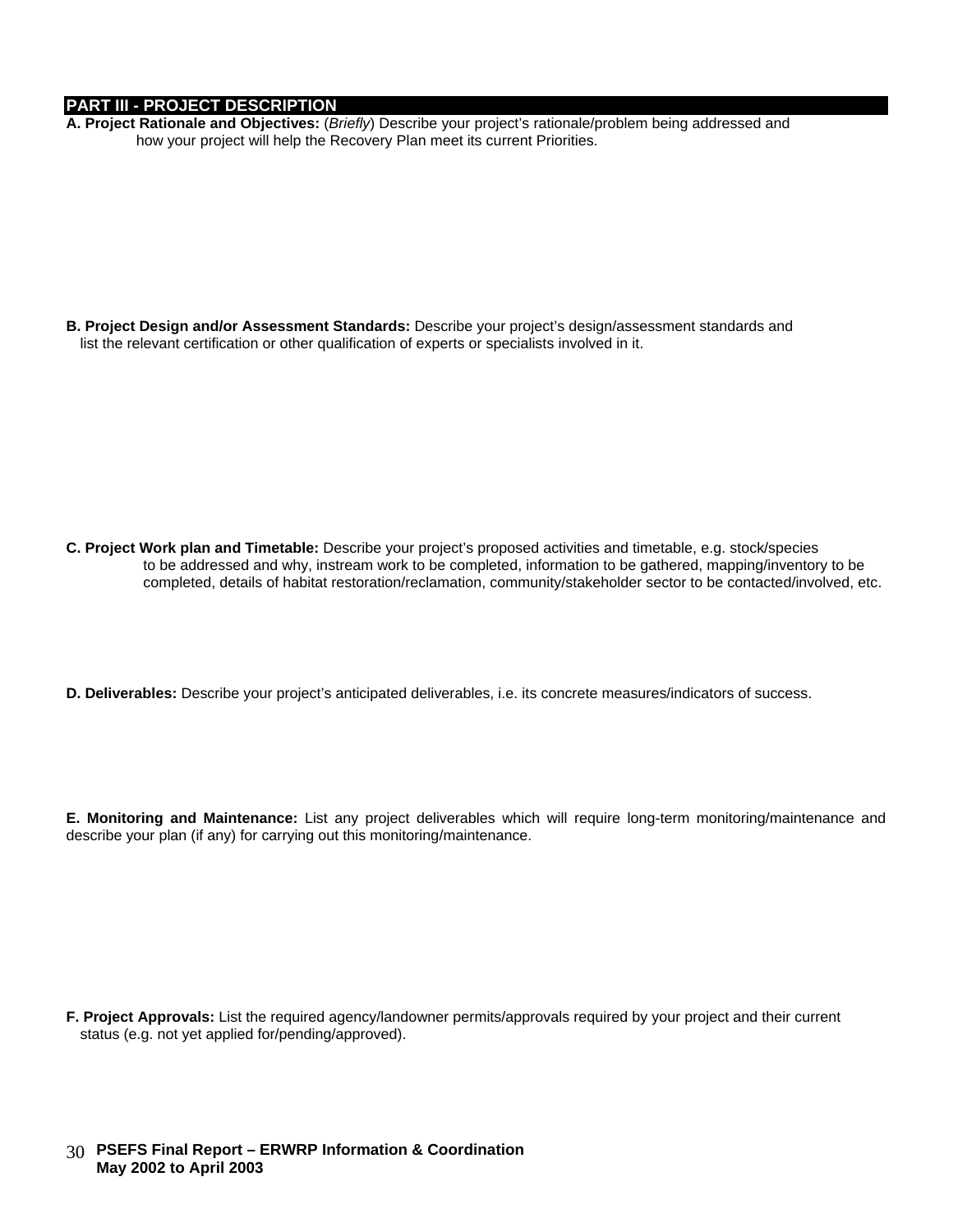**G. Letters of Support:** List (but **do** not attach) any agency/community/etc. letters of support for your project.

**H. Community Involvement:** Describe how and to what extent the community will be involved in your project and how it will assist ERWRP's community awareness/education/involvement goals.

**I. Administration:** How will you ensure your project is completed on time? On budget?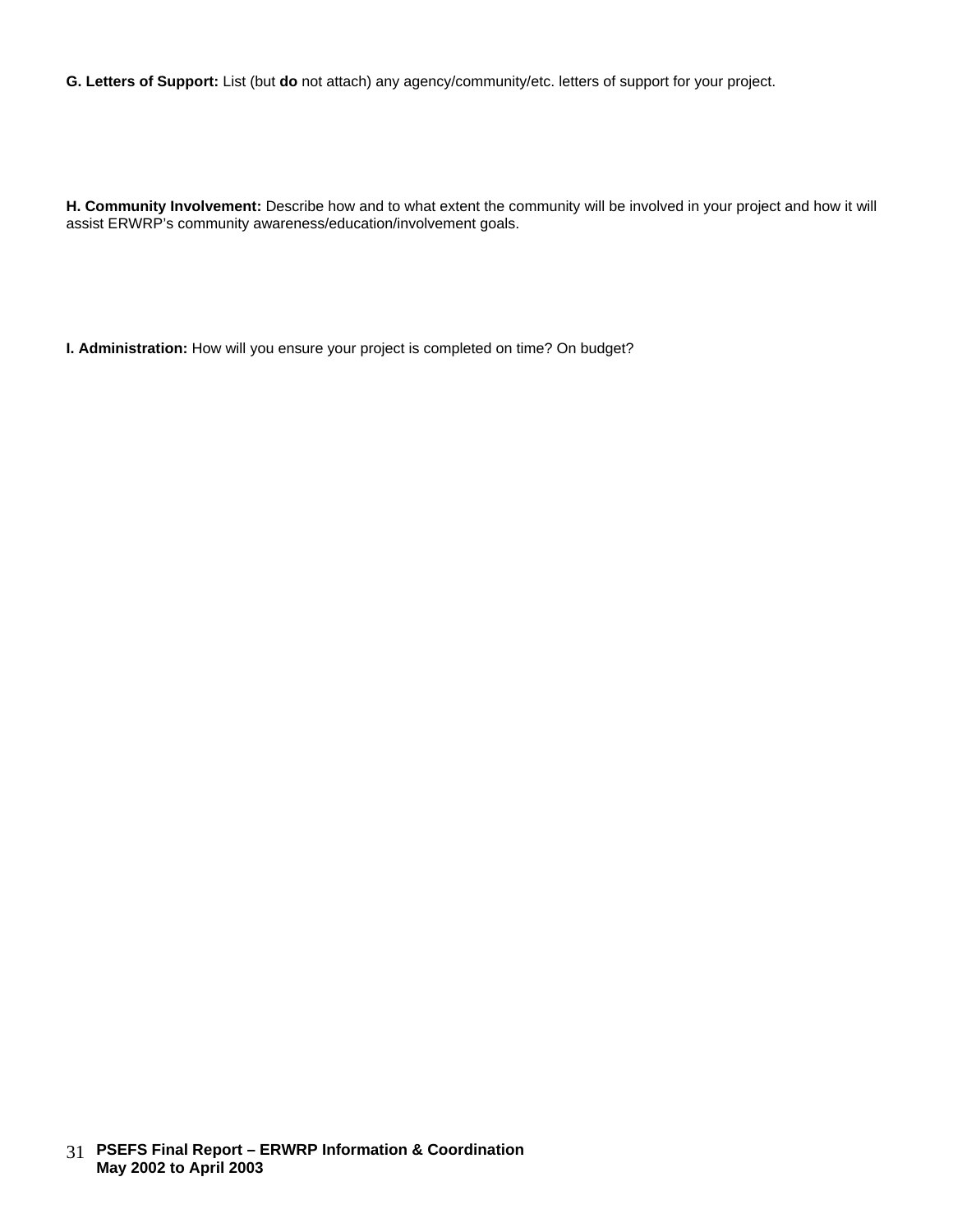#### **PART IV – PROJECT BUDGET**

| should be placed in the In-Kind/Cash column.<br>Labour - Wages and | # of Crew |           | # of Days       | Hrs. per Day                      |                       | Rate per Hr.                |                 | Total    | In-Kind/         | ERWRP/                        |
|--------------------------------------------------------------------|-----------|-----------|-----------------|-----------------------------------|-----------------------|-----------------------------|-----------------|----------|------------------|-------------------------------|
| SalariesPosition                                                   |           |           | (include Stats) |                                   |                       |                             |                 |          | Cash             | <b>PSEF Request</b>           |
|                                                                    |           |           |                 |                                   |                       | \$                          | \$              |          | \$               | \$                            |
|                                                                    |           |           |                 |                                   |                       | \$                          | \$              |          | \$               | \$                            |
|                                                                    |           |           |                 |                                   |                       | \$                          | \$              |          | \$               | \$                            |
|                                                                    |           |           |                 |                                   |                       | \$                          | \$              |          | \$               | \$                            |
|                                                                    |           |           |                 |                                   |                       | \$                          | \$              |          | \$               | \$                            |
|                                                                    |           |           |                 |                                   |                       | Sub-total                   | \$              |          | \$               | \$                            |
| Labour - Employer Costs (% of Wages subtotal)                      |           |           |                 |                                   |                       |                             |                 |          |                  |                               |
| (CPP, EI, WCB, Vacation Pay)                                       | Rate      |           |                 | $\frac{1}{6}$                     |                       | Sub-total                   | \$              |          | \$               | \$                            |
| <b>Subcontractors and Consultants</b>                              |           |           |                 |                                   |                       |                             |                 |          |                  |                               |
| Position                                                           | # of Crew |           | # of Days       | Hrs. per Day                      |                       | Rate per Hr.                | Total           |          | In-Kind/         | ERWRP/                        |
|                                                                    |           |           |                 |                                   |                       |                             |                 |          | Cash             | <b>PSEF Request</b>           |
|                                                                    |           |           |                 |                                   | \$                    |                             | \$              | \$       |                  | \$                            |
|                                                                    |           |           |                 |                                   | $\overline{\$}$<br>\$ |                             | \$<br>\$        | \$<br>\$ |                  | \$                            |
|                                                                    |           |           |                 |                                   |                       | Sub-total                   | \$              | \$       |                  | \$<br>\$                      |
|                                                                    |           |           |                 |                                   |                       |                             |                 |          |                  |                               |
| <b>Volunteer Labour -</b>                                          | # of Crew |           | # of Days       | Hrs. per Day                      |                       | Rate per Hr.                |                 |          |                  | <b>Totalln-Kind Total</b>     |
| Skilled                                                            |           |           |                 |                                   |                       | \$25                        | \$              |          | \$               |                               |
| <b>Unskilled</b>                                                   |           |           |                 |                                   |                       | \$15                        | $\overline{\$}$ |          | $\overline{\$}$  |                               |
| WCB (if applicable)                                                |           |           |                 |                                   |                       |                             | \$              |          | \$               |                               |
|                                                                    |           | Sub-total |                 |                                   |                       |                             | \$              |          | \$               |                               |
|                                                                    |           |           |                 |                                   |                       | <b>Total Labour Costs</b>   | \$              |          | \$               | \$                            |
|                                                                    |           |           |                 |                                   |                       |                             |                 |          |                  |                               |
| <b>Site/Equipment Costs</b>                                        |           |           |                 | Description                       |                       |                             | Total           |          | In-Kind/         | ERWRP/<br><b>PSEF Request</b> |
|                                                                    |           |           |                 |                                   |                       |                             |                 |          | Cash             | \$                            |
| Travel                                                             |           |           |                 |                                   |                       |                             | \$              |          | \$               |                               |
| Small Tools & Equipment                                            |           |           |                 |                                   |                       |                             | \$              |          | \$               | \$                            |
| Site Supplies & Materials                                          |           |           |                 |                                   |                       |                             | \$              |          | \$               | \$                            |
| <b>Equipment Rental</b>                                            |           |           |                 |                                   |                       |                             | \$              |          | \$               | \$                            |
| Work & Safety Equipment                                            |           |           |                 |                                   |                       |                             | \$              |          | \$               | \$                            |
| <b>Safety Training/Supplies</b>                                    |           |           |                 |                                   |                       |                             | \$              |          | \$               | \$                            |
| Permits                                                            |           |           |                 |                                   |                       |                             | \$              |          | \$               | \$                            |
| <b>Capital Costs</b>                                               |           |           |                 |                                   |                       |                             | \$              |          | \$               | \$                            |
| Other                                                              |           |           |                 |                                   |                       |                             | \$              |          | \$               | \$                            |
|                                                                    |           |           |                 | <b>Total Site/Equipment Costs</b> |                       |                             | \$              |          | \$               | \$                            |
|                                                                    |           |           |                 |                                   |                       |                             |                 |          |                  |                               |
| Overhead                                                           |           |           |                 | Description                       |                       |                             | Total           |          | In-Kind/<br>Cash | ERWRP/<br><b>PSEF Request</b> |
| <b>Office Rent &amp; Utilities</b>                                 |           |           |                 |                                   |                       |                             | \$              |          | \$               | \$                            |
| Insurance                                                          |           |           |                 |                                   |                       |                             | \$              |          | \$               | \$                            |
| <b>Office Supplies</b>                                             |           |           |                 |                                   |                       |                             | \$              |          | \$               | \$                            |
| Telephone                                                          |           |           |                 |                                   |                       |                             | \$              |          | \$               | \$                            |
| Photocopying & Printing                                            |           |           |                 |                                   |                       |                             | \$              |          | \$               | \$                            |
| Other                                                              |           |           |                 |                                   |                       |                             | \$              |          | \$               | \$                            |
|                                                                    |           |           |                 |                                   |                       |                             | \$              |          | \$               | \$                            |
|                                                                    |           |           |                 |                                   |                       |                             | \$              |          | \$               | \$                            |
|                                                                    |           |           |                 |                                   |                       | <b>Total Overhead Costs</b> | \$              |          | \$               | \$                            |
|                                                                    |           |           |                 |                                   |                       |                             |                 |          |                  |                               |
| Budget Summary (In-Kind/Cash + ERWRP/PSEF)                         |           |           |                 |                                   |                       |                             |                 |          |                  |                               |
|                                                                    | \$        |           |                 |                                   |                       |                             |                 |          |                  |                               |
| Labour                                                             |           |           |                 |                                   |                       |                             |                 |          |                  |                               |
| <b>Site/Equipment</b>                                              | \$        |           |                 |                                   |                       |                             |                 |          |                  |                               |

 **PSEFS Final Report – ERWRP Information & Coordination**  32  **May 2002 to April 2003**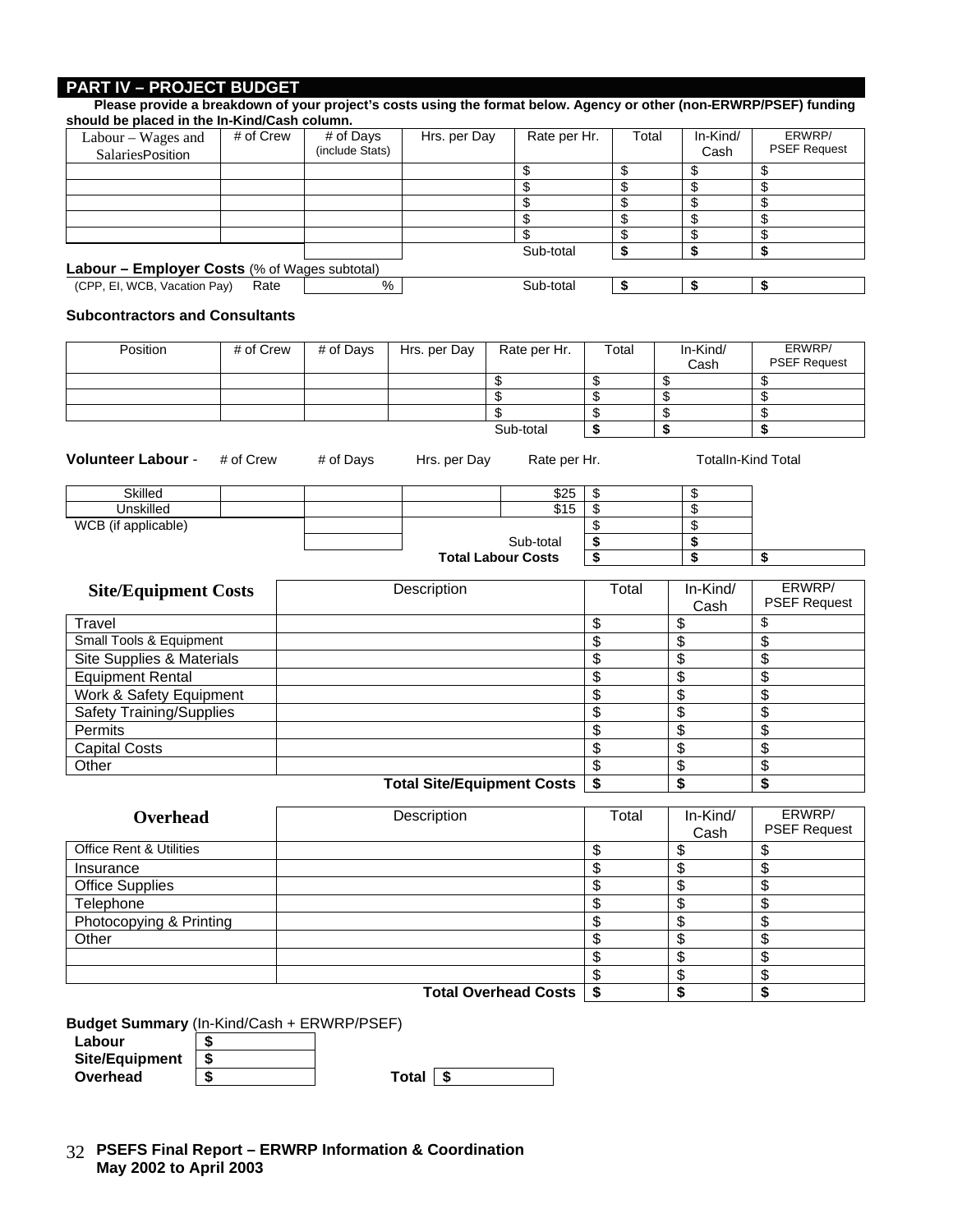# **Appendix 10 Englishman River Watershed Recovery Plan - 2003 CALL for PROPOSALS**

# **1. Foreword**

**1.i** The ERWRP Community Round Table (RT) is issuing a Call for Proposals for projects to assist the Englishman River Watershed Recovery Plan (ERWRP) achieve its objectives for 2003. The **Deadline** for receipt of proposals to this Call is **4.00 p.m., January 17, 2003**. Proposals received after this deadline will not be considered before the next ERWRP Call for Proposals.

**1.ii.** The main focus of this Call is on Recovery Plan priorities as identified by the reports listed in **2.ii.** below, but not as yet addressed by ERWRP. These priorities are described in *Appendix 1: ERWRP 2003 – Call Priorities*.

**1.iii.** The ERWRP Community Round Table is the Pacific Salmon Endowment Fund's (PSEF) Englishman River Watershed Recovery Plan Public Advisory Body and proposals seeking PSEF funding must first be vetted and endorsed by the RT. The Mid-Vancouver Island Habitat Enhancement Society (MVIHES) acts as the RT's Facilitator and any queries concerning this Call should be addressed to the MVIHES at **[mcwar@shaw.ca](mailto:mcwar@shaw.ca)**.

### **2. Eligibility Requirements (PSEF Funding)**

**2.i.** To be eligible both for the Round Table's endorsement and for funding from the PSEF, projects must be within the boundaries of the Englishman River Watershed, address PSEF concerns about Englishman River coho and/or steelhead stocks, and undertake activities in one of the following categories:

- 1. Community Stewardship & Information
- 2. Assessment & Monitoring
- 3. Habitat Restoration.

**2.ii.** Proponents seeking PSEF funding must also address at least one of the ERWRP Priorities contained in this Call's Appendices. Further information and background on these priorities may be obtained from the following reports (available for downloading from either <http://www.psf.ca/04programs/04englishman.html> or [http://mvihes.bc.ca\)](http://mvihes.bc.ca/):

*Englishman River Watershed Recovery Plan*, Robert Bocking and Marc Gaboury,

LGL Ltd., Sidney, B.C., September 2001;

*Englishman River Channel Condition Assessment: Final Report*, Ken Rood, Northwest Hydraulic Consultants, North Vancouver, B.C., October 2001;

*Overview Assessment of Fish and Fish Habitat in the Englishman River Watershed*, M. J. Lough

and C. F. Morley, Pacific Salmon Endowment Fund, Vancouver, B.C., January 2002.

Proponents may also find Weyerhaeuser's *Englishman River Watershed Assessment* of interest. This report is available for viewing only at Weyerhaeuser's Front Street office in Nanaimo (contact: Shelly Higman, (250) 755-3421).

 **PSEFS Final Report – ERWRP Information & Coordination**  33  **May 2002 to April 2003**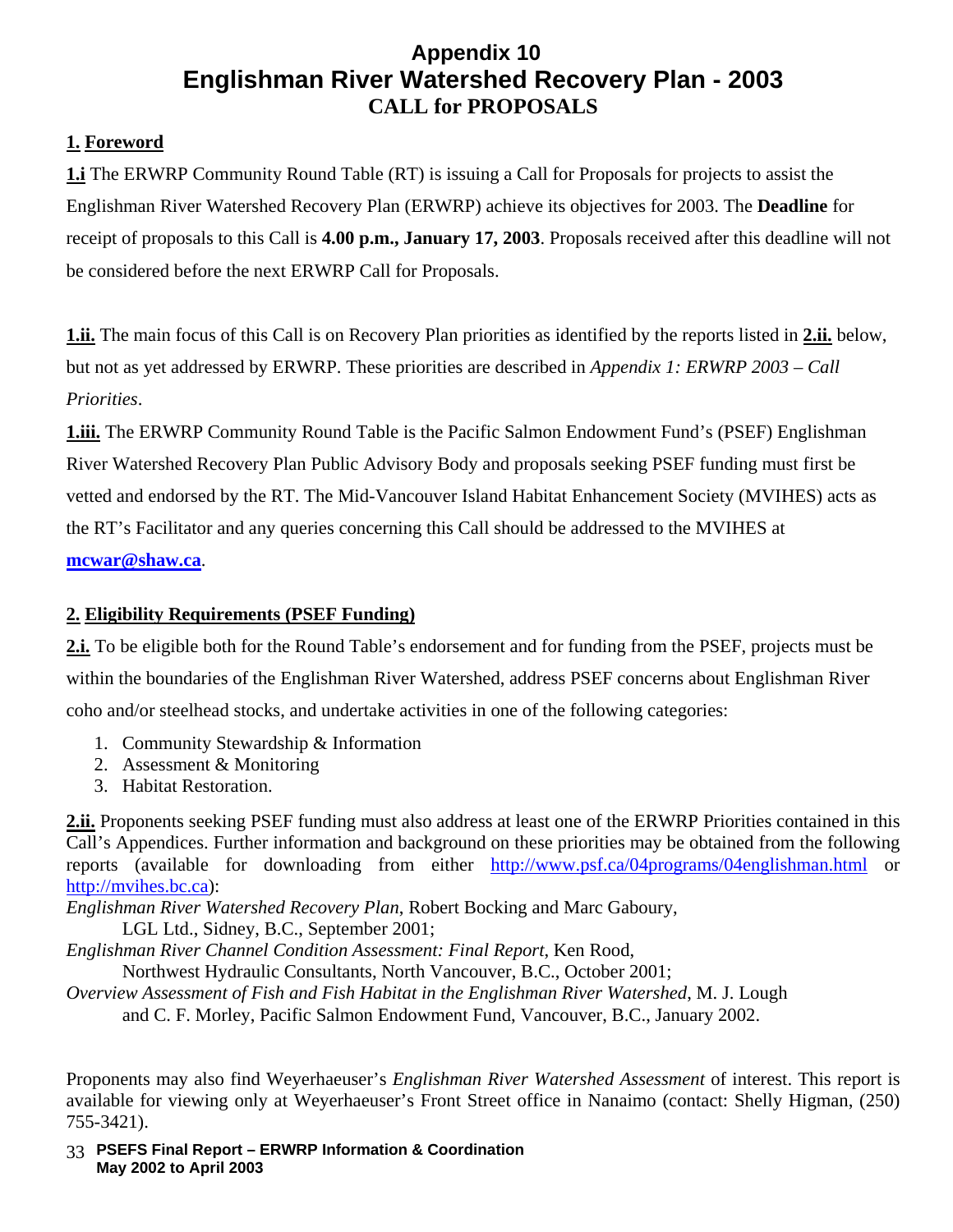### **3. Eligibility Requirements (Other Funding - i.e. Non-PSEF)**

**3.i.** As part of its mandate as a Community Round Table, the RT will attempt to assist projects which are not eligible for PSEF funding but which nonetheless will benefit the Englishman River Watershed and its recovery. The Round Table is therefore prepared to evaluate and endorse such projects and to provide Letters of Support and other (limited) forms of practical assistance for such proposals.

**3.ii.** In addition to the eligibility requirements summarised in **2.** above and in this Call's Appendices, proposals will be eligible for the Round Table's endorsement, *but not for PSEF funding*, if they:

- 1. address concerns about Englishman River chinook, chum, pink salmon, and cutthroat trout stocks;
- 2. undertake enhancement activities. However, proponents should remember that such proposals must seek their funding from sources other than the PSEF. Proponents should also understand that the Round Table's endorsement of their proposal may not carry the same weight with other funding sources as it does with the PSEF. Proponents who are not seeking PSEF funding are therefore advised to contact the Mid-Vancouver Island Habitat Enhancement Society (MVIHES), the RT's Facilitator, before responding to this Call.

### **4. Format**

**4.i.** Proposals must be submitted on the application form required by the Round Table. Forms may be downloaded from the MVIHES's website (**[http://mvihes.bc.ca](http://mvihes.bc.ca/)**), or obtained by e-mailing **[mcwar@shaw.ca](mailto:mcwar@shaw.ca)**, by phoning M. C. Warrior at **(250) 722-2970**, or by regular mail from: **MVIHES, c/o F. Smith**

## **221 Elizabeth Avenue, Qualicum Beach, B.C. V9K 1G8.**

**4.ii.** Proponents should note that there are **two different** Application Forms, one for proposals requesting **more than \$5,000** in PSEF funding and another, simplified form for proposals requesting **\$5,000 or less** from the PSEF.

**4.iii.** Proponents are advised that all proposals must be submitted both electronically and in ten (10) hard (i.e. printed) copies.

- Electronic submissions should be sent by e-mail to **[mcwar@shaw.ca](mailto:mcwar@shaw.ca)**.
- The 10 hard copies should be mailed to the MVIHES, c/o F. Smith, at the above address, or on January 17 *only*, the deadline date, delivered by hand to the above address.

Proponents who have difficulty meeting these submission requirements should contact M. C. Warrior for assistance.

### **5. Local Preference & Proponent Competency Requirements**

All other considerations being equal, preference will be given to proponents or proponent organisations resident or based in the Regional District of Nanaimo or in the regional districts immediately adjacent to the RDN. In addition, proponents are expected to be familiar both with the Englishman River Watershed and the Englishman River Watershed Recovery Plan and may be required to provide evidence of such familiarity.

### **6. PSEF Funding Evaluation Process**

All proposals will be screened to ensure they comply with the RT's eligibility requirements. After screening, proposals will be forwarded to the RT's Technical Committee (whose members consist of local provincial and federal "stakeholder" agency staff and independent fisheries biologists) for evaluation of their technical merit. If endorsed by the Technical Committee, they will then be reviewed by the RT's Steering Committee. If endorsed by the Steering Committee, they will be forwarded electronically to the RT's membership and, if no objections are raised, forwarded to the PSEF for final review.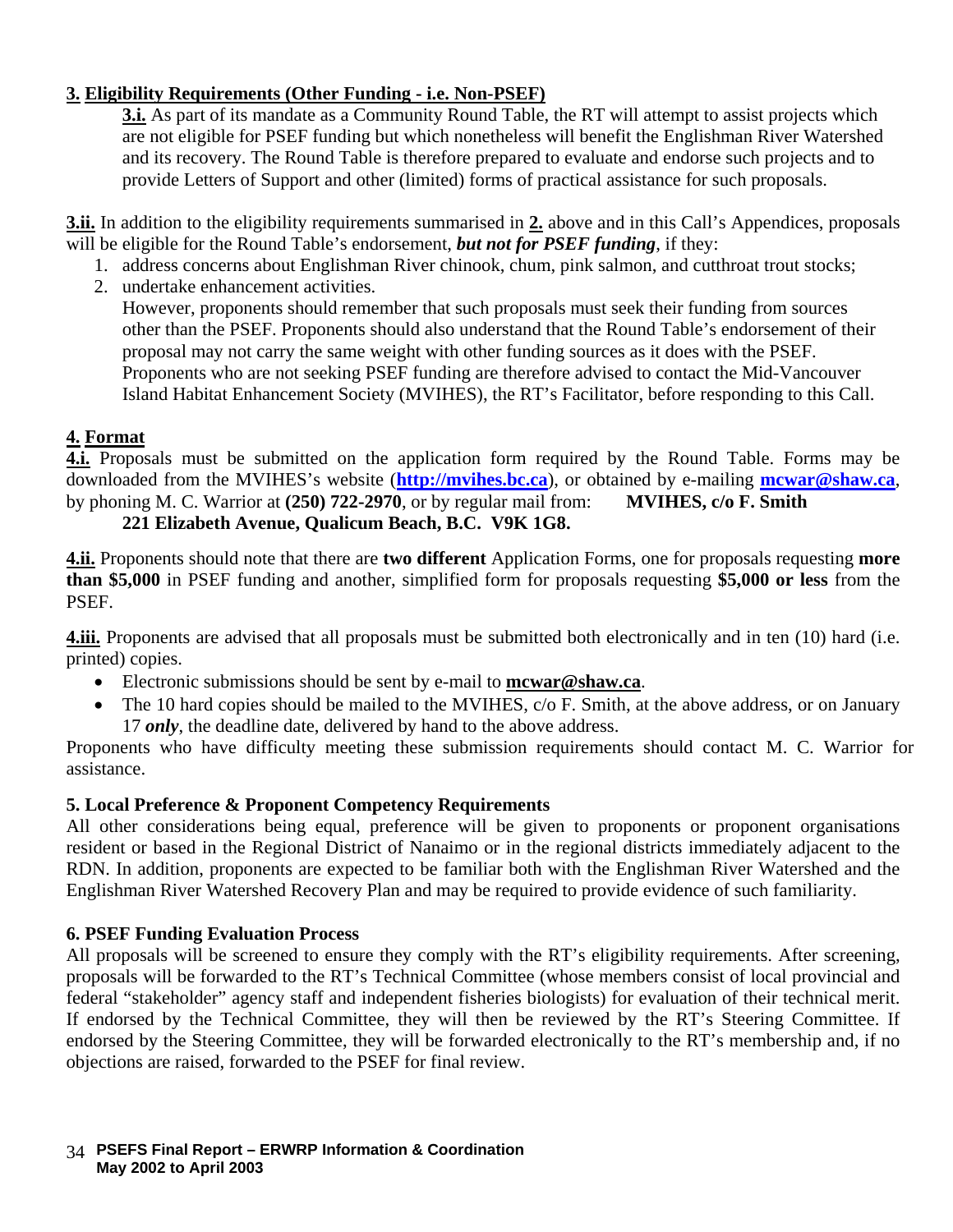#### **Proposal Evaluation Criteria**

- 1. Proposal must meet PSEFS criteria as presented in the Plan regarding Stewardship, Monitoring, and Restoration (Focus on what is best for fish). Yes / No
- 2. Does the proposal address the priorities listed in Appendix 1 and/or 2 of the Call for Proposals?
- 3. Is the proposal cost effective? /5
- 4. Is the proposal technically feasible? /5
- 5. Priority may be given to ongoing projects where success of previous work has been demonstrated. /5
- 6. Priority will be given to projects with in-kind support. /5
- 7. Extra consideration will be given to projects that demonstrate local stewardship involvement and local hiring practises. /5
- 8. Proposals must demonstrate an understanding of ecological processes within the watershed. /5
- 9. Proposals must demonstrate an understanding of all agency and landowner requirements. /5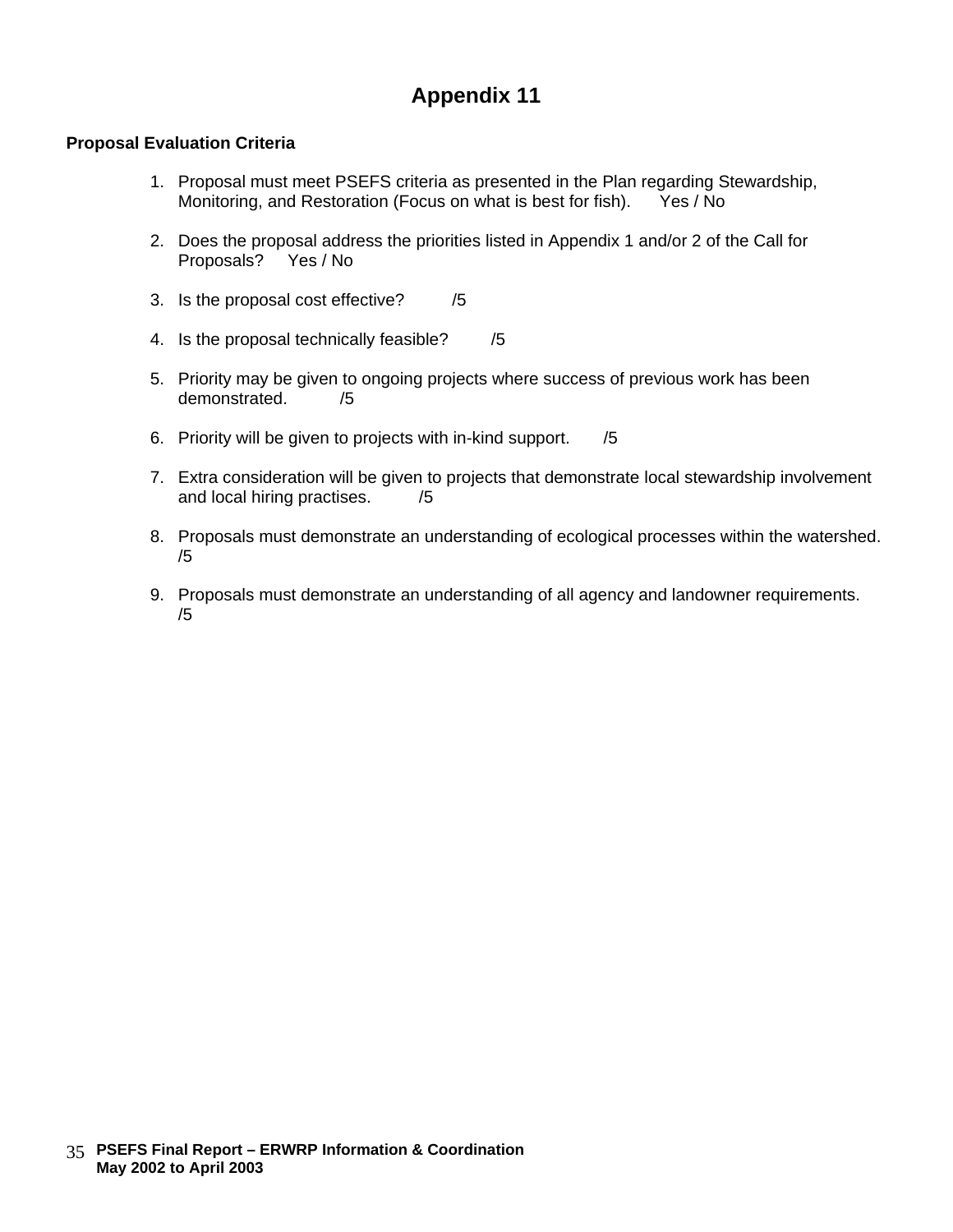**Interpretive Sign design**

attached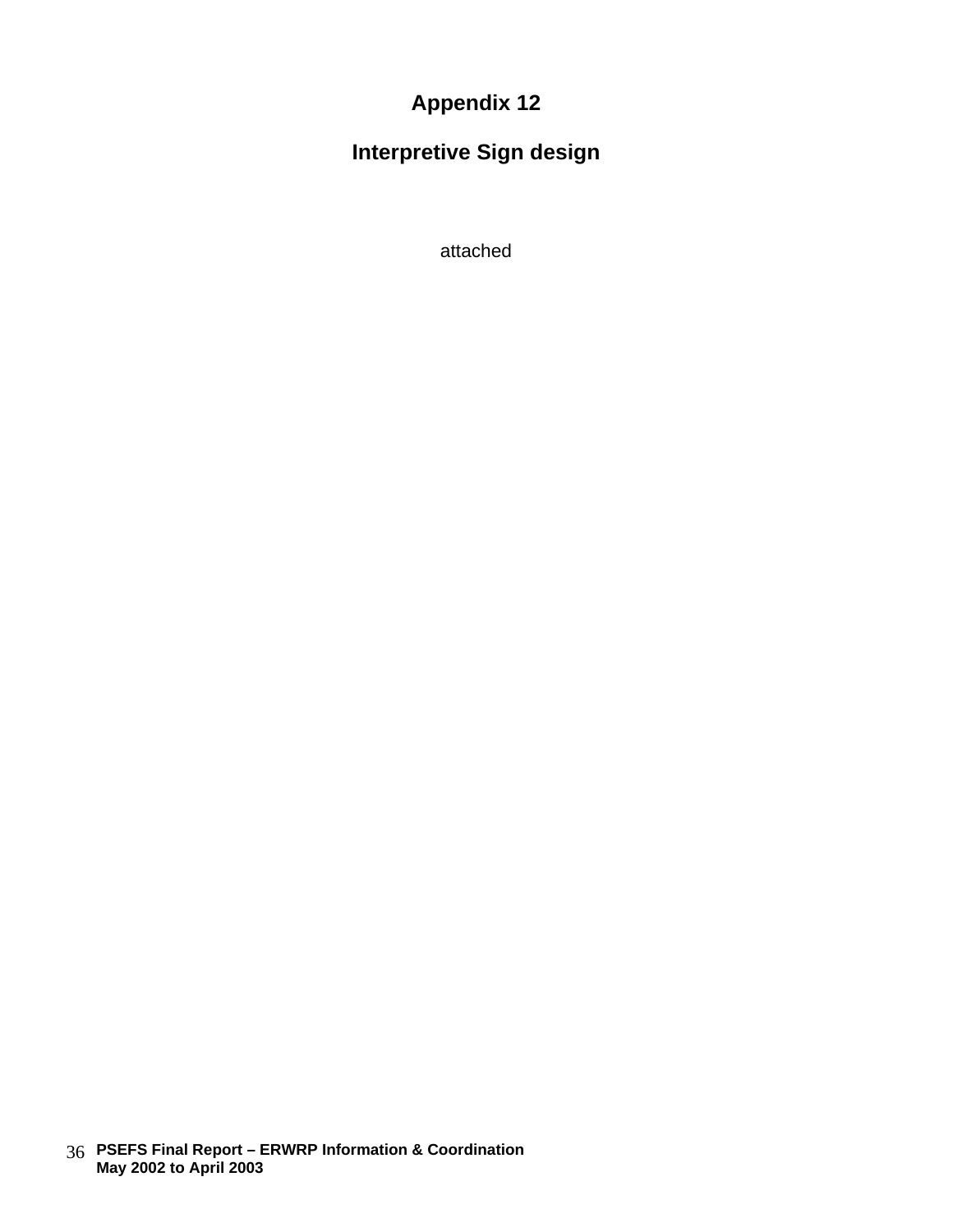# **Newspaper Clippings**

attached